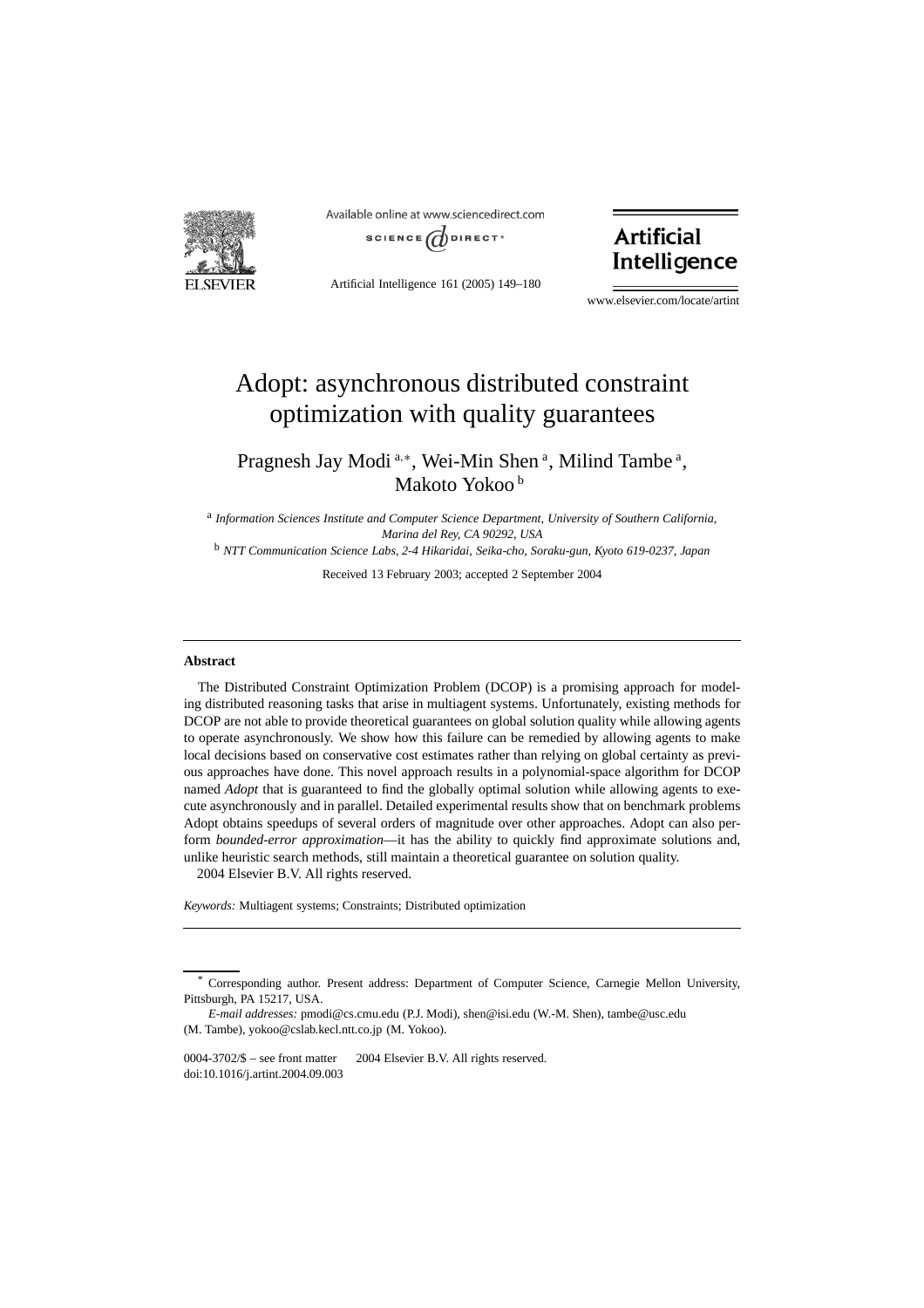# **1. Introduction**

Several researchers have proposed the Distributed Constraint Optimization Problem (DCOP) for modeling a wide variety of multiagent coordination problems such as distributed planning, distributed scheduling, distributed resource allocation and others [13, 14,18,24]. Satellite constellations [2], disaster rescue [15], multiagent teamwork [29], human/agent organizations [5], intelligent forces [4], distributed and reconfigurable robots [26] and sensor networks [28] are a just a few examples of multiagent applications where distributed reasoning problems arise. DCOP provides a useful framework for investigating how agents can coordinate their decision-making in such domains.

A DCOP includes a set of variables, each variable is assigned to an agent who has control of its value, and agents must coordinate their choice of values so that a global objective function is optimized. The global objective function is modeled as a set of constraints, and each agent knows about the constraints in which its variables are involved. In this paper, we model the global objective function as a set of *valued* constraints, that is, constraints that are described as functions that return a range of values, rather than predicates that return only true or false. DCOP significantly generalizes the Distributed Constraint Satisfaction Problem (DisCSP) framework [20,27,30] in which problem solutions are characterized with a designation of "satisfactory or unsatisfactory" and so do not model problems where solutions have degrees of quality or cost.

DCOP demands techniques that go beyond existing methods for finding distributed satisfactory solutions and their simple extensions for optimization. We argue that a DCOP method for the types of real-world applications previously mentioned must meet three key requirements. First, since the domains are distributed, we require a method where agents can optimize a global function in a distributed fashion using local communication (communication with neighboring agents). Methods where all agents must communicate with a single central agent who does all the computation are unacceptable. Second, we require a method that is able to find solutions quickly by allowing agents to operate asynchronously. A synchronous method where an agent sits idle while waiting for a particular message from a particular agent is unacceptable because it is wasting time when it could potentially be doing useful work. For example, Fig. 1 shows groups of loosely connected agent subcommunities which could potentially execute search in parallel rather than sitting idle. Finally, provable quality guarantees on system performance are needed. For example, mission failure by a satellite constellation performing space exploration can result in extraordinary monetary and scientific losses. Thus, we require a method that not only efficiently finds provably optimal solutions whenever possible but also allows principled solution-quality/computation-time tradeoffs when time is limited.



Fig. 1. Loosely connected subcommunities of problem solvers.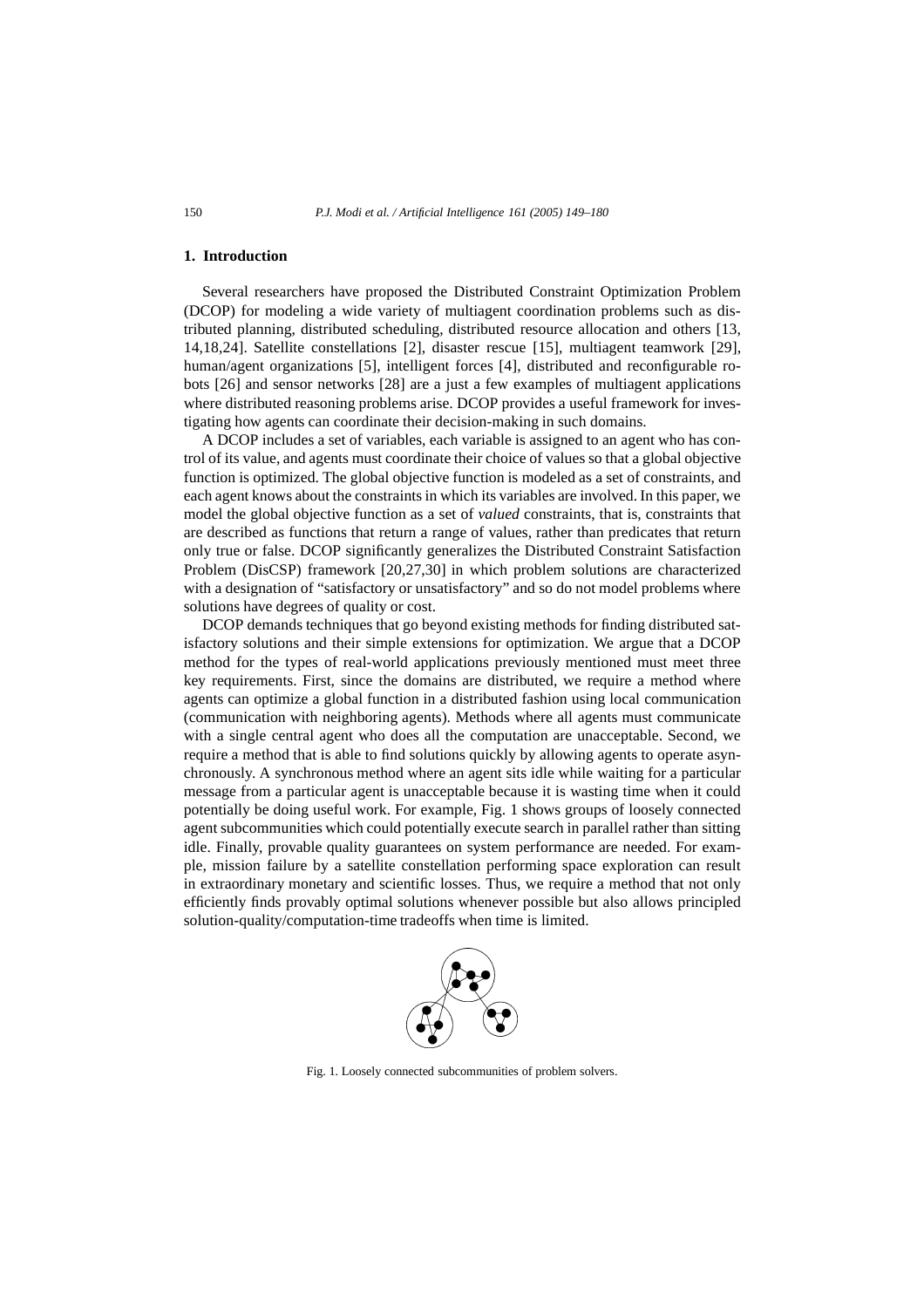A solution strategy that is able to provide quality guarantees, while at the same time meeting the requirements of distribution and asynchrony, is currently missing from the research literature. In previous work Yokoo, Durfee, Ishida, and Kuwabara have developed the Asynchronous Backtracking (ABT) algorithm for DisCSP [30] [31] but this algorithm is limited to satisfaction-based problems. Simple extensions to ABT for optimization have relied on converting an optimization problem into a sequence of DisCSPs using iterative thresholding [14]. This approach has applied only to limited types of optimization problems (e.g. Hierarchical DisCSPs, Maximal DisCSPs), but has failed to apply to more general DCOP problems, even rather natural ones such as minimizing the total number of constraint violations (MaxCSP). Another existing algorithm that can provide quality guarantees for optimization problems, the Synchronous Branch and Bound (SynchBB) algorithm [13] discussed later, is prohibitively slow since it requires synchronous, sequential communication. Other fast, asynchronous solutions, such as variants of local search [13,32], cannot provide guarantees on the quality of the solutions they find.

As we can see from the above, one of the main obstacles for solving DCOP is combining quality guarantees with asynchrony. Previous approaches have failed to provide quality guarantees in DCOP using a distributed, asynchronous model because it is difficult to ensure a systematic backtrack search when agents are asynchronously changing their variable values. We argue that the main reason behind these failures is that previous approaches insist on backtracking *only* when they conclude, with certainty, that the current solution will not lead to the optimal solution. For example, SynchBB [13] is an algorithm for DCOP where an agent concludes with certainty that the current partial solution will not lead to a globally optimal solution by comparing cost with a global upper bound. This approach to DCOP fails to be asynchronous and parallel because computing a global upper bound requires that all costs in the constraint network be accumulated within a single agent before decisions can be made. An alternative approach to DCOP relies on repeated application of a DisCSP algorithm like ABT. An agent executing the ABT algorithm concludes with certainty that the current partial solution being explored will not lead to a global satisfactory solution whenever it locally detects an unsatisfiable constraint. This approach fails to generalize to DCOP because it relies on the limited representation of DisCSP, where only one constraint needs to be broken for a candidate solution to be globally inconsistent.

To solve this challenging problem, we propose a new distributed constraint optimization algorithm, called *Adopt* (Asynchronous Distributed OPTimization).<sup>1</sup> Adopt, to the best of our knowledge, is the first algorithm for DCOP that can find the optimal solution, or a solution within a user-specified distance from the optimal, using only localized asynchronous communication and polynomial space at each agent. Communication is local in that an agent does not send messages to every other agent, but only to neighboring agents. Adopt relies on a unique root agent to aggregate global cost bounds and detect termination. While this feature adds a degree of centralization to the algorithm, Adopt also has many distributed characteristics including that all agents do computation in parallel. Thus, while Adopt is not as distributed as an algorithm could possibly be, it is also not a centralized algorithm.

 $<sup>1</sup>$  Additional details may also be found in the first author's PhD thesis [23]. This article is an extension of an</sup> earlier conference paper [21]. Additional exposition, examples and experiments are presented here.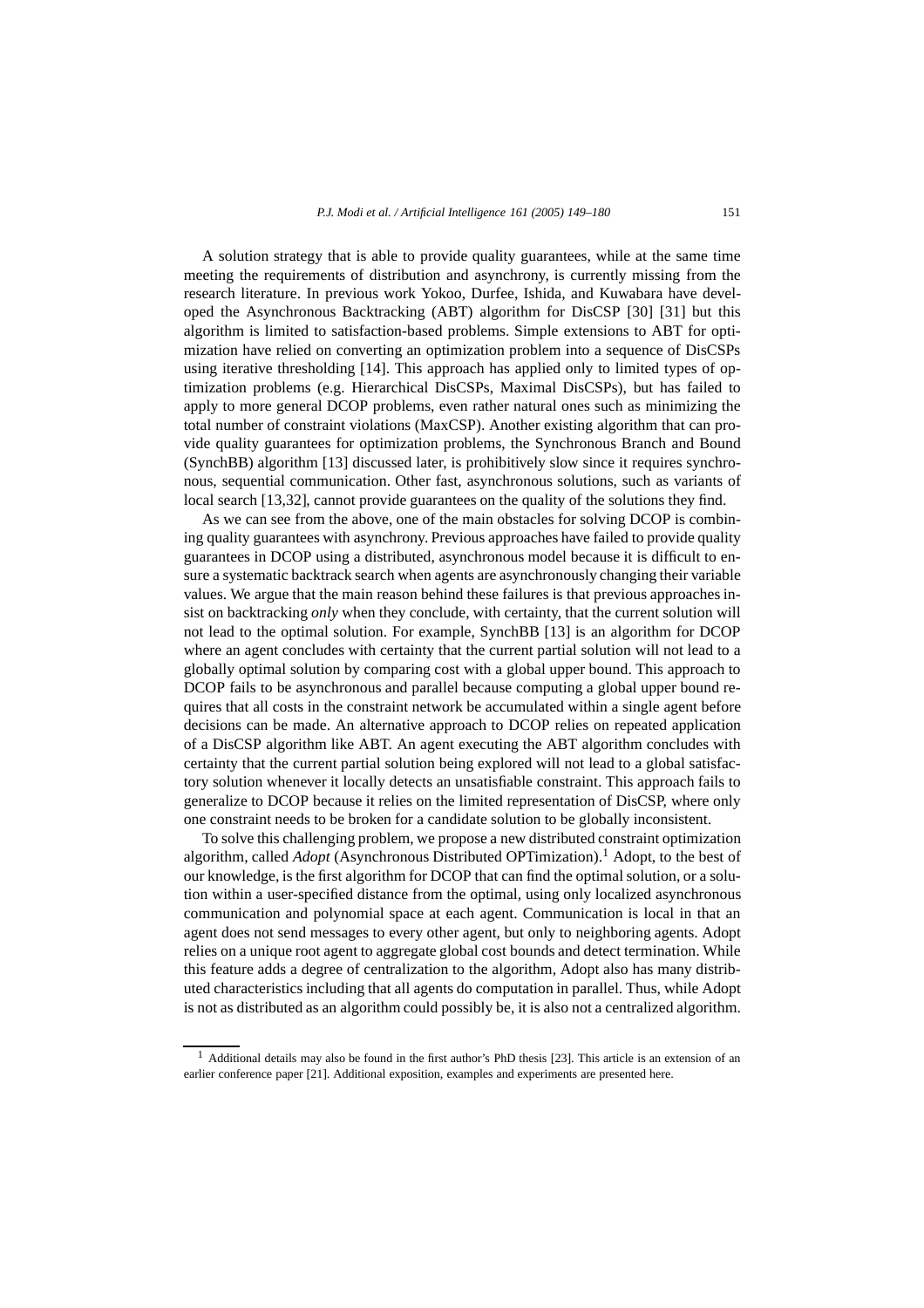The main idea behind Adopt is to obtain asynchrony by allowing each agent to change variable value whenever it detects there is a *possibility* that some other solution may be better than the one currently under investigation. This search strategy allows asynchronous computation because an agent does not need global information to make its local decisions—it can go ahead and begin making decisions with only local information. Because this search strategy allows partial solutions to be abandoned before suboptimality is proved, partial solutions may need to be revisited however. The second key idea in Adopt is to efficiently reconstruct previously considered partial solutions (using only polynomial space) through the use of *backtrack threshold*—an allowance on solution cost that prevents backtracking. We will show in this paper that these two key ideas together yield efficient asynchronous search for optimal solutions. Finally, the third key idea in Adopt is to provide a termination detection mechanism built into the algorithm—agents terminate whenever they find a complete solution whose cost is under their current backtrack threshold. Previous asynchronous search algorithms have typically required a termination detection algorithm to be invoked separately, which can be problematic since it requires additional message passing.

Adopt's ability to provide quality guarantees and built-in termination detection naturally leads to a practical technique for bounded-error approximation. A bounded-error approximation algorithm is guaranteed to deliver a solution whose quality is within a userspecified distance from the optimal, and usually in much less time than is required to deliver the optimal solution. Finding the optimal solution to a DCOP can be very costly for some problems where sufficient resources (e.g., time) may not be available. Therefore, bounded-error approximation is a crucial capability needed for making effective solution-quality/computation-time tradeoffs in the real world. Approaches that use incomplete search to find solutions quickly have thus far lacked the capability of providing a theoretical guarantee on solution quality.

Our evaluation results show that Adopt obtains several orders of magnitude speed-up over SynchBB, the only existing complete algorithm for DCOP. The speedups are shown to be partly due to the novel search strategy and partly due to the asynchrony and parallelism allowed by the search strategy. Also, although distributed constraint optimization is intractable in the worst case, our experiments demonstrate that some classes of problems exhibit special properties in which optimal algorithms can perform very well. In particular, Adopt is able to guarantee optimality at low cost for large problems when the constraint network is sparse—a typical feature of many real world problems. We also present empirical results demonstrating an important feature of the algorithm, namely, the ability to perform bounded-error approximation. We present experimental results demonstrating that time-to-solution decreases as the given error-bound is allowed to increase.

# **2. Problem definition**

A Distributed Constraint Optimization Problem (DCOP) consists of *n* variables  $V =$  ${x_1, x_2, \ldots, x_n}$ , each assigned to an agent, where the values of the variables are taken from finite, discrete domains  $D_1, D_2, \ldots, D_n$ , respectively. Only the agent who is assigned a variable has control of its value and knowledge of its domain. The goal for the agents is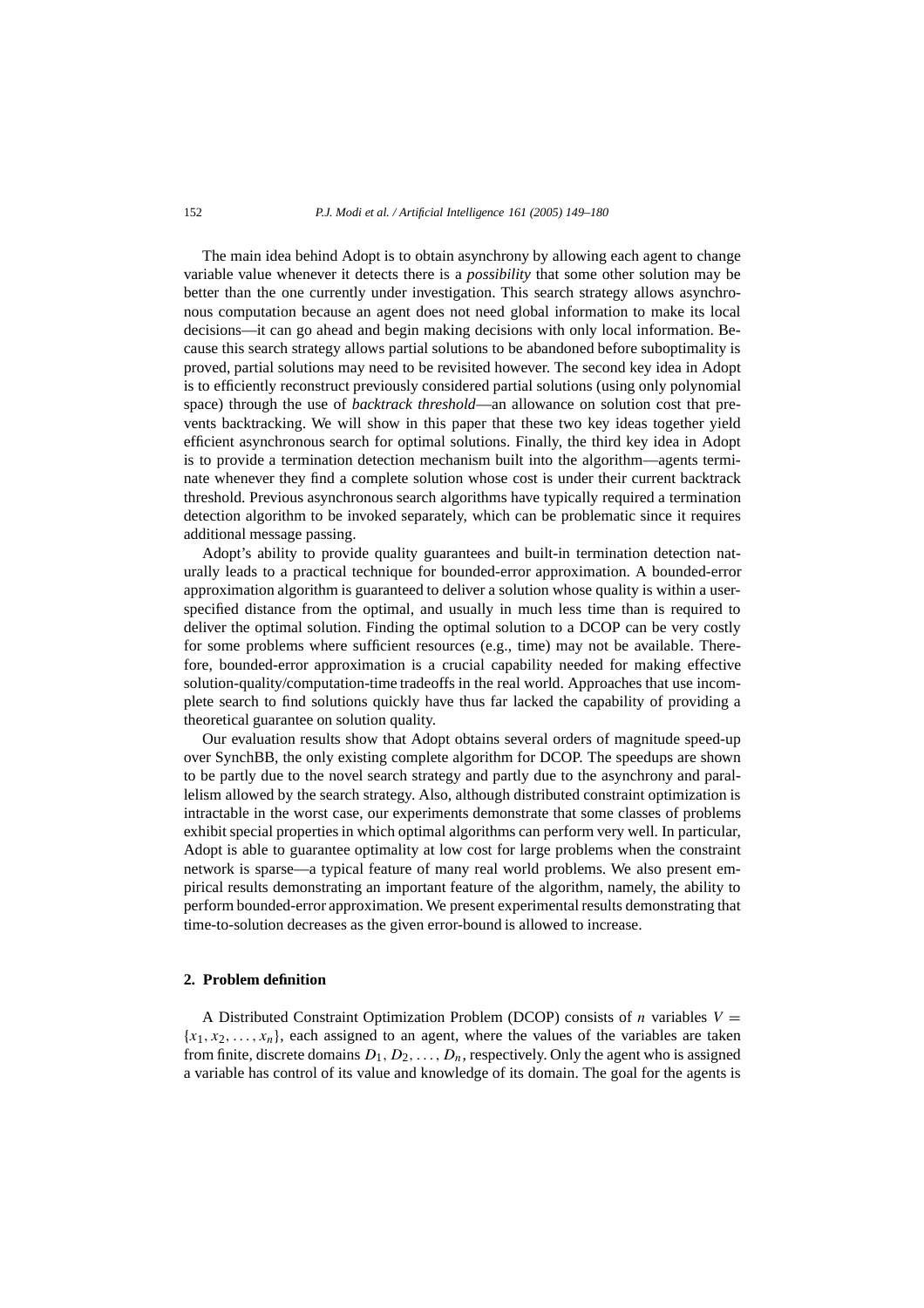

Fig. 2. (a) Constraint graph. (b) Adopt communication graph.

to choose values for variables such that a given global *objective function* is minimized. The objective function is described as the summation over a set of *cost functions*. A cost function for a pair of variables  $x_i$ ,  $x_j$  is defined as  $f_{ij}: D_i \times D_j \to N$ . The cost functions in DCOP are the analogue of constraints from DisCSP and are sometimes referred to as "valued" or "soft" constraints. For convenience in this paper, we will refer to cost functions simply as constraints. Fig. 2(a) shows an example DCOP with four agents where each has a single variable with domain  $\{0, 1\}$ . Two agents  $x_i, x_j$  are *neighbors* if they have a constraint between them. In Fig. 2(a),  $x_1$  and  $x_3$  are neighbors but  $x_1$  and  $x_4$  are not. All four constraints are identical in this example but this is not required.

The objective is to find an assignment  $A^*$  of values to variables such that the aggregate cost *F* is minimized. Stated formally, we wish to find  $\mathcal{A} (= \mathcal{A}^*)$  such that  $F(\mathcal{A})$  is minimized, where the objective function  $F$  is defined as

$$
F(\mathcal{A}) = \sum_{x_i, x_j \in V} f_{ij}(d_i, d_j), \quad \text{where } x_i \leftarrow d_i,
$$

$$
x_j \leftarrow d_j \text{ in } \mathcal{A}.
$$

In Fig. 2(a),  $F({(x_1, 0), (x_2, 0), (x_3, 0), (x_4, 0)}) = 4$  and  $F({(x_1, 1), (x_2, 1), (x_3, 1)},$  $(x_4, 1)$ } $) = 0$ . In this example,  $\mathcal{A}^* = \{(x_1, 1), (x_2, 1), (x_3, 1), (x_4, 1)\}.$ 

The scope of our DCOP representation and our modeling assumptions can be understood along three key dimensions discussed next:

*Aggregation operator.* We make some assumptions about properties of the summation operator which is used to aggregate costs from the component constraints. In particular, the techniques we will present apply only to aggregation operators that are associative, commutative, and monotonic. This class of optimization functions is described formally by Schiex, Fargier and Verfaillie as Valued CSPs [25] and by Bistarelli, Montanari and Rossi as Semi-Ring CSPs [3]. Monotonicity requires that the cost of a solution can only increase as more costs are aggregated. For example, summation over the natural numbers is monotonic but summation over the integers is not.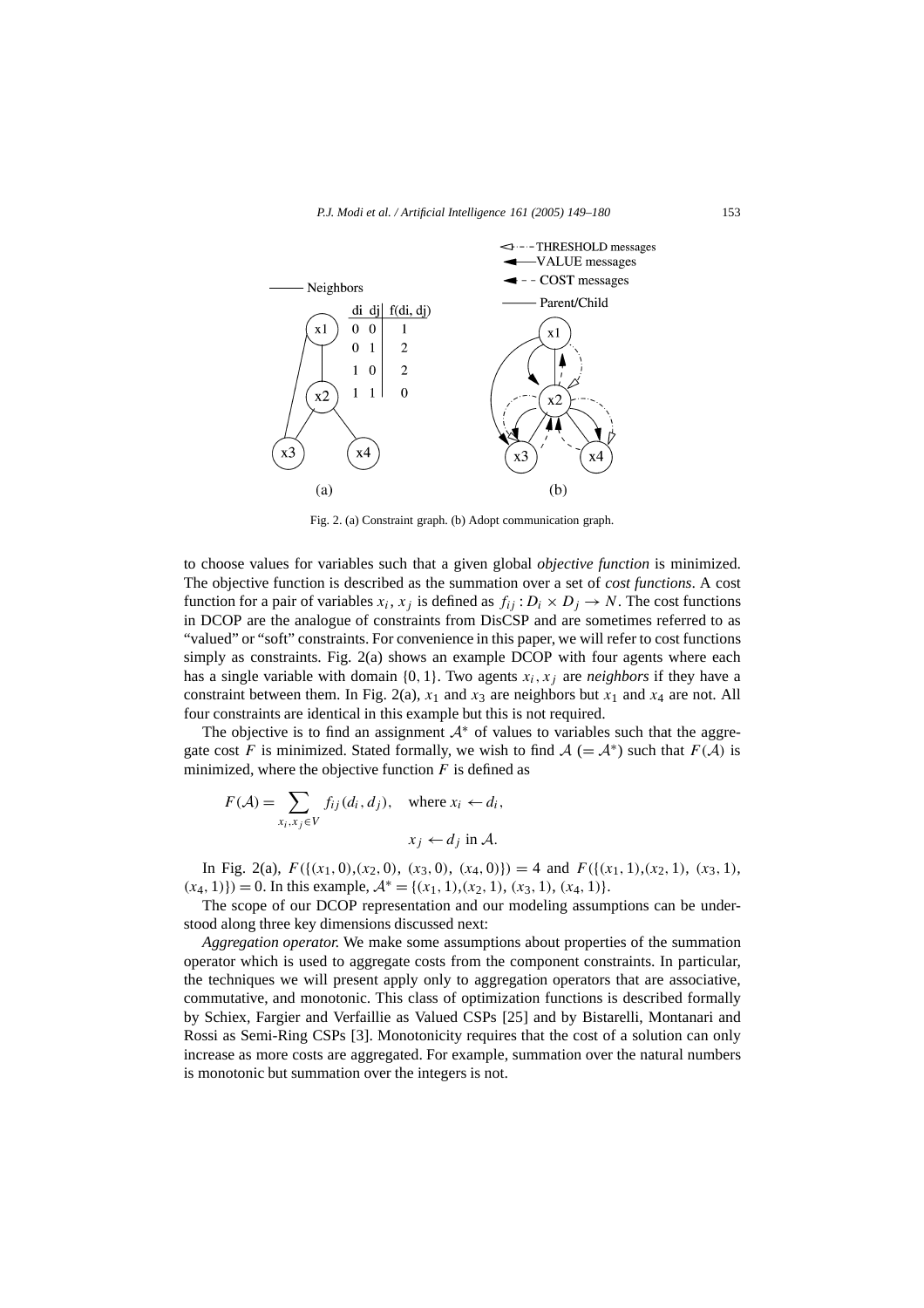*Arity of component constraints.* We assume that constraints are at most binary, i.e., involve no more than two variables. This assumption can impose difficulties on representing some problems. For example, a requirement stating that "2 out of 3 agents" are needed for a task is most naturally represented as a ternary constraint over all three agents rather than as an aggregation of pairwise binary constraints. We note however that algorithms for DisCSP were first developed assuming binary constraints and later successfully generalized to *n*-ary constraints. Thus, we take a similar approach for DCOP and first assume binary constraints in this paper and propose extensions for *n*-ary constraints in future work.

*Number of variables per agent*. We will assume each agent is assigned a single variable.<sup>2</sup> This assumption can be problematic in domains where agents have complex local subproblems that are more appropriately modeled using multiple variables. Yokoo et al. [30] describe some methods for dealing with multiple variables per agent in DisCSP. For example, one can convert a constraint reasoning problem involving multiple variables into a problem with only one variable by defining a new variable whose domain is the cross product of the domains of each of the original variables. Another method is to create multiple virtual agents within a single real agent and assign one local variable to each virtual agent. Both of these approaches allow the use of the techniques presented in this paper to apply when agents have multiple local variables.

Finally, we assume that message transfer may have random but finite delay and messages are received in the order in which they are sent between any pair of agents. Messages sent from different agents to a single agent may be received in any order.

We will evaluate our approach in a distributed graph coloring problem in which each node in the graph is a variable and is assigned to a different agent. Each variable has a domain of three possible colors and constraints require adjacent nodes to have different color. A unit cost of one is counted for every constraint violation and the goal is to find a solution that minimizes cost. We will also consider a variant in which constraints have differing costs of violation, i.e., weighted constraints.

# **3. Basic ideas**

The Adopt algorithm consists of three key ideas: (a) a novel asynchronous search strategy where solutions may be abandoned before they are proven suboptimal, (b) efficient reconstruction of those abandoned solutions, and (c) built-in termination detection. Each idea is discussed next.

# *3.1. Opportunistic best-first search*

Agents are prioritized into a tree structure in which each agent has a single *parent* and multiple *children*. Using this priority ordering, Adopt performs a distributed backtrack search using an "opportunistic" best-first search strategy, i.e., each agent keeps on choosing the best value based on the current available information. Stated differently, each agent

<sup>2</sup> Because of this assumption, we'll use the terms "agent" and "variable" interchangeably in this paper.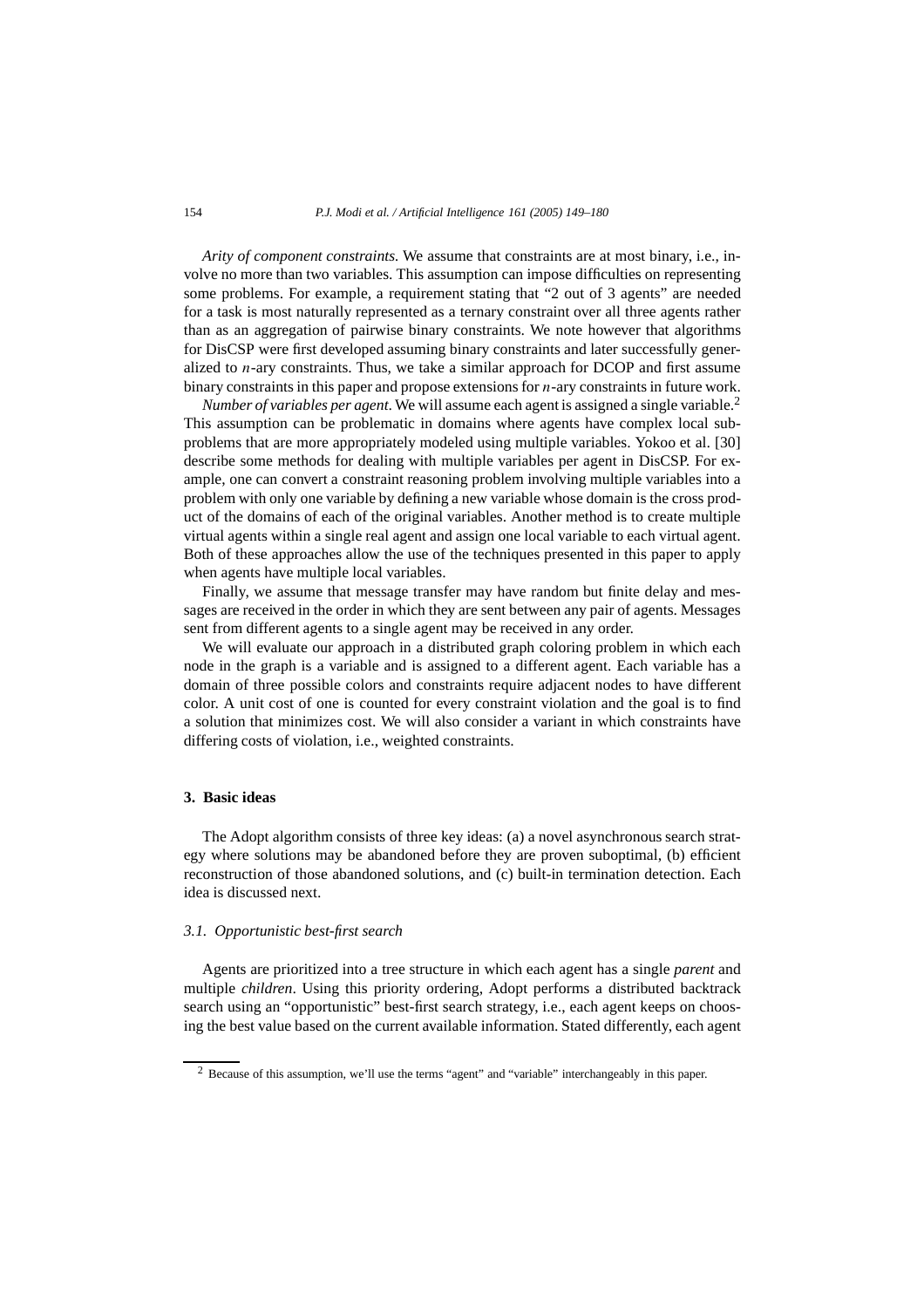always chooses the variable value with smallest lower bound. This search strategy is in contrast to previous distributed "branch and bound" type search algorithms for DCOP (e.g., SynchBB [13]) which require agents to have access to a global upper bound. Adopt's new search strategy is significant because lower bounds are more suitable for asynchronous search—a lower bound can be computed without necessarily having accumulated global cost information. In Adopt, an initial lower bound is immediately computed based only on local cost. The lower bound is then iteratively refined as new cost information is asynchronously received from other agents. Note that because this search strategy allows agents to abandon partial solutions before they have proved the solution is definitely suboptimal, they may be forced to re-explore previously considered solutions. The next idea in Adopt addresses this issue.

# *3.2. Backtrack thresholds: efficiently reconstructing abandoned solutions*

To allow agents to efficiently reconstruct a previously explored solution, which is a frequent action due to Adopt's search strategy, Adopt uses the second idea of using a stored lower bound as a *backtrack threshold*. This technique increases efficiency, but requires only polynomial space in the worst case, which is much better than the exponential space that would be required to simply memorize partial solutions in case they need to be revisited. The basic idea behind backtrack thresholds is that when an agent knows from previous search experience that *lb* is a lower bound for its subtree, it should inform the agents in the subtree not to bother searching for a solution whose cost is less than *lb*. In this way, a parent agent determines the value of the backtrack threshold and sends the threshold to its children. Then, the children use the backtrack threshold as an *allowance* on solution cost—a child agent will not change its variable value so long as cost is less than the backtrack threshold given to it by its parent. Since the backtrack threshold is calculated using a previously known lower bound, it is ensured to be less than or equal to the cost of the optimal solution. This ensures that the optimal solution will not be missed.

Using backtrack thresholds to reconstruct previously explored solutions becomes more difficult when an agent has multiple children. In particular, an agent must be able to subdivide backtrack threshold correctly among its multiple children but this is a challenging task because the agent cannot remember how cost was accumulated from its children in the past, at least without requiring exponential space in the worst case. We address this difficulty by allowing the agent to subdivide the threshold arbitrarily and then correct this subdivision over time as cost feedback is received from the children. This is accomplished through a set of program invariants (described in more detail in the next section) that are maintained at each agent. Each agent maintains an **AllocationInvariant** which states that its local cost plus the sum of the thresholds allocated to its children must equal its own backtrack threshold. A **ChildThresholdInvariant** states that no child should be given allowance less than its lower bound. By always maintaining these invariants as cost feedback is received from its children, the parent continually re-balances the subdivision of backtrack threshold among its children until ultimately the correct threshold is given to each child.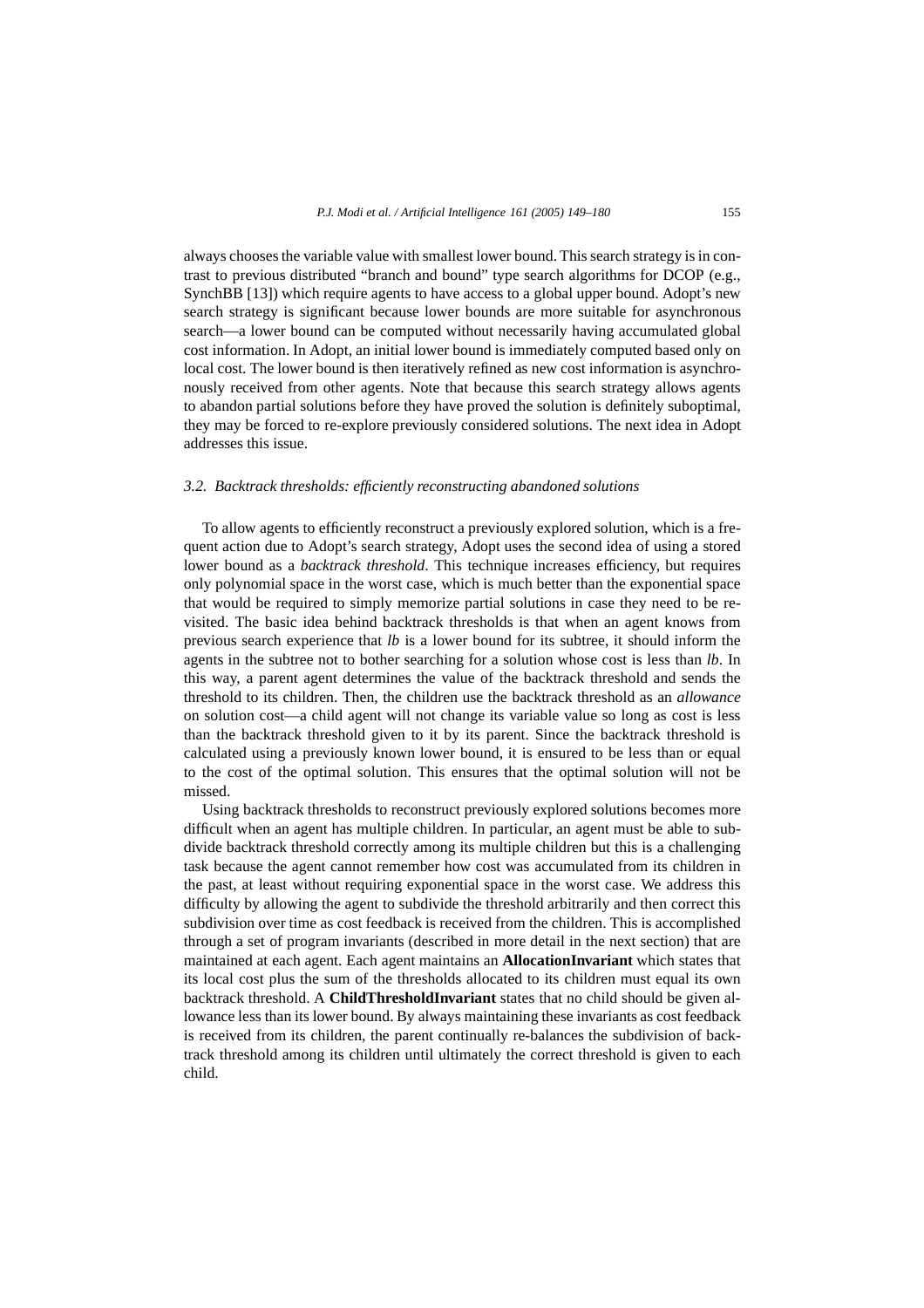## *3.3. Built-in termination detection*

Finally, the third key idea is the use of bound intervals for tracking the progress towards the optimal solution, thereby providing a built-in termination detection mechanism. A bound interval consists of both a lower bound and an upper bound on the optimal solution cost. When the size of the bound interval shrinks to zero, i.e., the lower bound equals the upper bound, the cost of the optimal solution has been determined and agents can safely terminate when a solution of this cost is obtained. Most previous distributed search algorithms have required a separate termination detection algorithm. In contrast, the bound intervals in Adopt provide a natural termination detection criterion integrated within the algorithm. This is important because (as we will see in Section 6) bound intervals can be used to perform bounded-error approximation. As soon as the bound interval shrinks to a user-specified size, agents can terminate early while guaranteeing they have found a solution whose cost is within the given distance of the optimal solution. This means that agents can find an approximate solution faster than the optimal one but still provide a theoretical guarantee on global solution quality.

# **4. Asynchronous search for DCOP**

We present the details of the Adopt algorithm for solving DCOP. The procedures shown in Fig. 3 and 4 are executed concurrently by each agent. Illustrative examples are also presented in this section.

# *4.1. Details of algorithm*

As mentioned, agents first are prioritized in a Depth-First Search (DFS) tree which defines parent/child relationships between the agents. The DFS tree ordering is equivalent to the pseudo-tree arrangements described by Freuder and Quinn [11]. The use of DFS trees has been proposed by Collins, Dechter and Katz in the context of DisCSP [6]. For a given constraint graph, a DFS tree is *valid* if there are no constraints between agents in different subtrees of the DFS tree. Constraints are only allowed between an agent and its ancestors or descendants. There are many possible DFS trees for a given constraint graph, and every connected constraint graph can be ordered into some DFS tree. Fig. 2(b) shows a DFS tree formed from the constraint graph in Fig.  $2(a)$ — $x_1$  is the root,  $x_1$  is the parent of  $x_2$ , and  $x_2$  is the parent of both  $x_3$  and  $x_4$ . We assume parent and children are neighbors. In this paper, we will assume the DFS ordering is done in a preprocessing step so every agent already knows its parent and children. Several distributed algorithms for forming DFS trees already exist [7,12,19] which do not require central control but only that agents have unique ids.

Variable value assignments (VALUE messages) are sent down the DFS tree while cost feedback (COST messages) percolate back up the DFS tree. It may be useful to view COST messages as a generalization of NOGOOD message from DisCSP algorithms. THRESH-OLD messages are used to reduce redundant search and sent only from parent to child. The communication in Adopt is shown in Fig. 2(b). VALUE messages are sent down constraint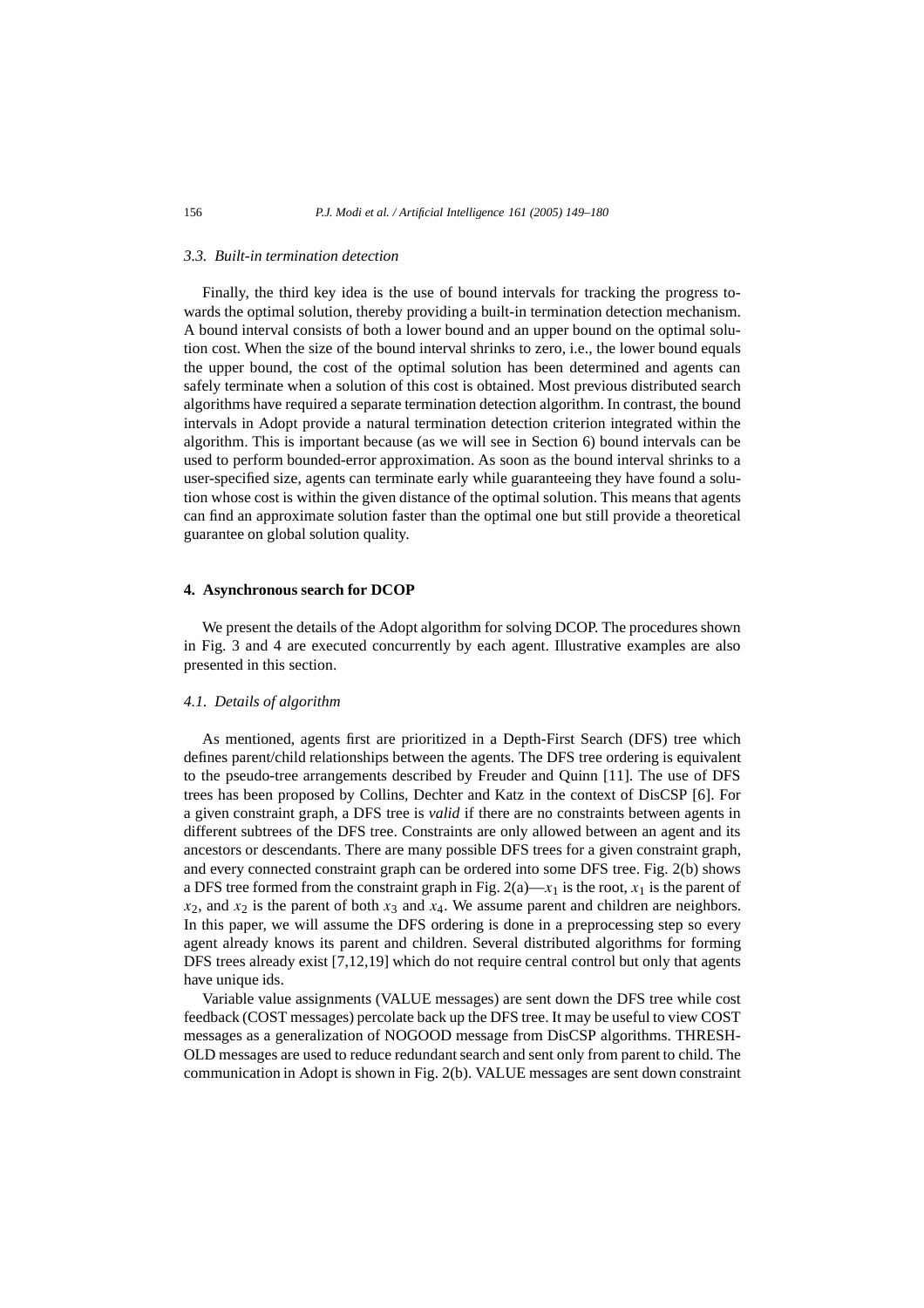## **Initialize**

- (1) *threshold*  $\leftarrow$  0; *CurrentContext*  $\leftarrow$  {};
- (2) **forall**  $d \in D_i$ ,  $x_l \in Children$  **do**
- (3)  $\qquad \qquad lb(d, x_l) \leftarrow 0; t(d, x_l) \leftarrow 0;$ <br>
(4)  $\qquad \qquad ub(d, x_l) \leftarrow Inf; context(d, x_l)$
- (4)  $ub(d, x_l) \leftarrow Inf$ ; *context* $(d, x_l) \leftarrow \{\}$ ; **enddo**;<br>(5)  $d_i \leftarrow d$  that minimizes *LB*(*d*);
- $d_i \leftarrow d$  that minimizes *LB*(*d*);
- (6) **backTrack**;

#### **when** received (**THRESHOLD**, *t*, *context*)

- (7) **if** *context* compatible with *CurrentContext*:
- (8)  $threshold \leftarrow t$ ;
- (9) **maintainThresholdInvariant**;
- (10) **backTrack**; **endif**;

#### **when** received (**TERMINATE**, *context*)

- (11) record TERMINATE received from parent;
- (12) *CurrentContext* ← *context*;
- (13) **backTrack**;

## **when** received (**VALUE**,  $(x_j, d_j)$ )

- (14) **if** TERMINATE not received from parent:
- (15) add  $(x_j, d_j)$  to *CurrentContext*;<br>(16) **forall**  $d \in D_i$ ,  $x_l \in Children$  **do**
- forall  $d \in D_i$ ,  $x_l \in Children$  **do**
- (17) **if**  $context(d, x_l)$  incompatible with  $CurrentContext$ :
- (18)  $\begin{array}{ll} lb(d, x_l) \leftarrow 0; t(d, x_l) \leftarrow 0; \\ (19) & ub(d, x_l) \leftarrow Inf; context(d, x_l) \end{array}$
- $ub(d, x_l) \leftarrow Inf$ ; *context* $(d, x_l) \leftarrow \{\}$ ; **endif**; **enddo**;
- (20) **maintainThresholdInvariant**;
- (21) **backTrack**; **endif**;

#### **when** received (COST,  $x_k$ , *context*, *lb*, *ub*)

- (22)  $d \leftarrow$  value of  $x_i$  in *context*;
- (23) remove  $(x_i, d)$  from *context*;
- (24) **if** TERMINATE not received from parent:
- (25) **forall**  $(x_j, d_j) \in \text{context}$  and  $x_j$  is not my neighbor **do**
- (26) add  $(\dot{x}_j, \dot{d}_j)$  to *CurrentContext*;**enddo**;<br>(27) **forall**  $d' \in D_i$ ,  $x_l \in Children$  **do**
- (27) **forall**  $d' \in D_i$ ,  $x_l \in Children$  **do**<br>(28) **if** *context*( $d', x_l$ ) incompatible
- (28) **if**  $context(d', x_l)$  incompatible with  $CurrentContext$ :
- (29) *lb*(*d'*, *x*<sub>*l*</sub>) ← 0; *t*(*d'*, *x*<sub>*l*</sub>) ← 0;
- (30)  $ub(d', x_l) \leftarrow Inf$ ;  $context(d', x_l) \leftarrow \{\}$ ;**endif**;**enddo;endif**;
- (31) **if** *context* compatible with *CurrentContext*:
- $(32)$   $lb(d, x_k) \leftarrow lb;$
- $(33)$   $ub(d, x_k) \leftarrow ub;$
- 
- (34)  $context(d, x_k) \leftarrow context;$ <br>(35) **maintainChildThres** (35) **maintainChildThresholdInvariant**;
- (36) **maintainThresholdInvariant**; **endif**;
- (37) **backTrack**;

#### **procedure backTrack**

- (38) **if** *threshold*  $==$  *UB*:
- (39)  $d_i \leftarrow d$  that minimizes *UB*(*d*);<br>(40) **else if** *LB*(*d<sub>i</sub>*) > *threshold*:
- (40) **else if**  $LB(d_i) > threshold$ :<br>(41)  $d_i \leftarrow d$  that minimizes *l* 
	- $d_i \leftarrow d$  that minimizes *LB*(*d*); **endif**;
- (42) SEND (**VALUE**,  $(x_i, d_i)$ )<br>(43) to each lower priori
- to each lower priority neighbor;
- (44) **maintainAllocationInvariant**;
- $(45)$  **if** *threshold*  $==$  *UB*:
- (46) **if** TERMINATE received from parent
- (47) or  $x_i$  is root:
- (48) SEND (**TERMINATE**,
- (49) *CurrentContext*  $\cup$  { $(x_i, d_i)$ })
- (50) to each child;
- (51) Terminate execution; **endif**;**endif**;
- (52) SEND (**COST**, *xi*, *CurrentContext*, *LB*, *UB*) to parent;

Fig. 3. Procedures for receiving messages (Adopt algorithm). Definitions of terms *LB(d)*, *UB(d)*, *LB*, *UB* are given in the text.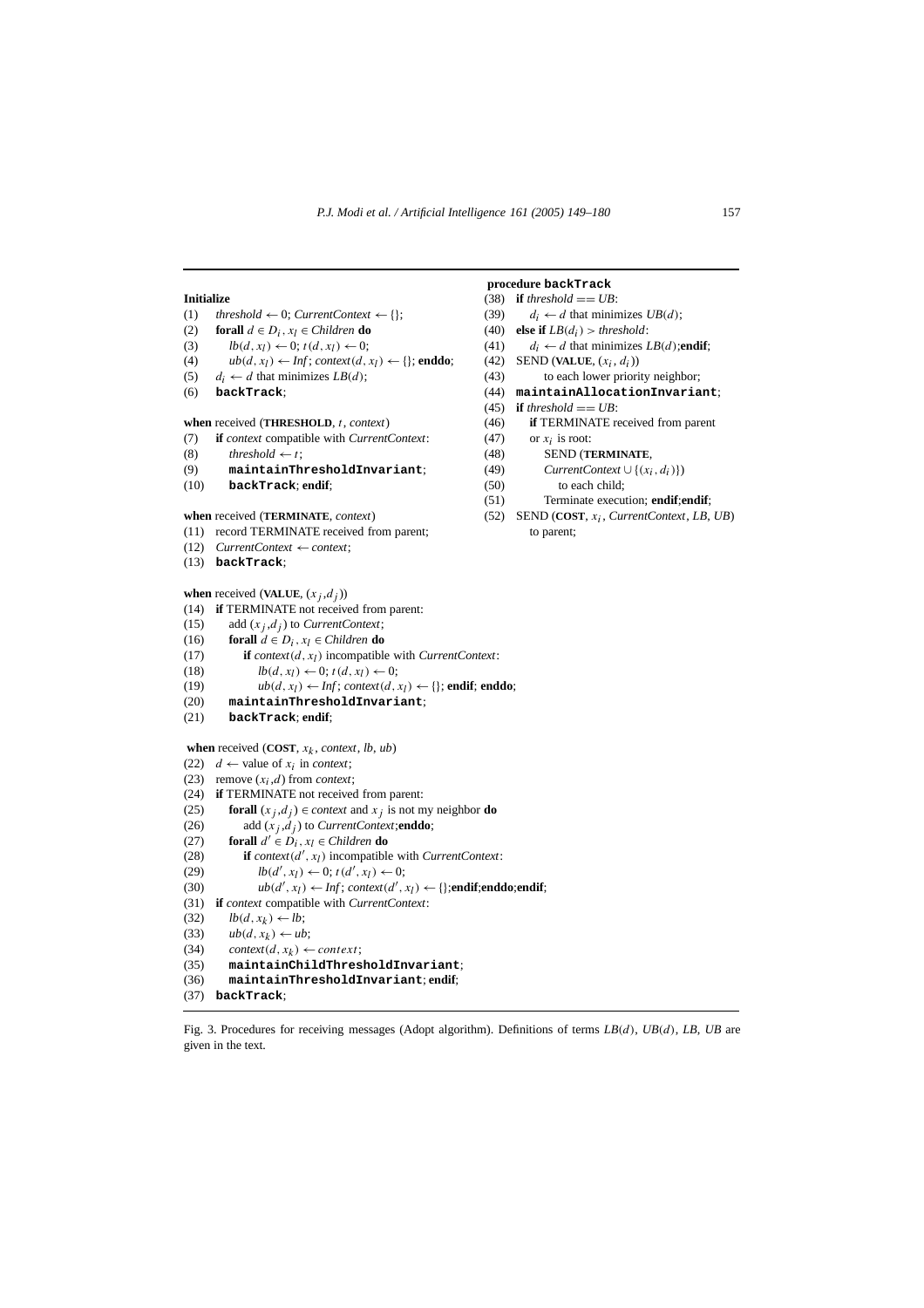```
procedure maintainThresholdInvariant
(53) if threshold \langle LB:
(54) threshold \leftarrow LB; endif;
(55) if threshold > UB:
(56) threshold \leftarrow UB; endif;
%note: procedure assumes ThresholdInvariant is satisfied
procedure maintainAllocationInvariant
(57) while threshold > \delta(d_i) + \sum_{x_i \in Children} t(d_i, x_i) do
(58) choose x_l \in Children where ub(d_i, x_l) > t(d_i, x_l);
(59) increment t(d_i, x_l); enddo;
(60) while threshold <\delta(d_i) + \sum_{x_l \in Children} t(d_i, x_l) do
(61) choose x_l \in Children where t(d_i, x_l) > lb(d_i, x_l);<br>(62) decrement t(d_i, x_l); enddo;
        decrement t(d_i, x_l); enddo;
(63) SEND (THRESHOLD, t (di, xl), CurrentContext )
          to each child x_l;
procedure maintainChildThresholdInvariant
(64) forall d \in D_i, x_l \in Children do
(65) while lb(d, x_l) > t(d, x_l) do<br>(66) increment t(d, x_l): enddo:
          increment t(d, x_l); enddo;endo;
(67) forall d \in D_i, x_l \in Children do
(68) while t(d, x_l) > ub(d, x_l) do
(69) decrement t(d, x_l); enddo; enddo;
```
Fig. 4. Procedures for updating backtrack thresholds.

edges—an agent  $x_i$  sends VALUE messages only to neighbors lower in the DFS tree and receives VALUE messages only from neighbors higher in the DFS tree. A COST message is sent only from child to parent. A COST message sent from  $x_i$  to its parent contains the cost calculated at  $x_i$  plus any costs reported to  $x_i$  from its children. A THRESHOLD message contains a single number representing a backtrack threshold, initially zero.

Procedures from Adopt are shown in Figs. 3 and 4. *xi* represents the agent's local variable and *di* represents its current value. Each agent maintains a record of higher priority neighbors' current variable assignments:

**Definition.** A *context* is a partial solution of the form  $\{(x_j, d_j), (x_k, d_k) \dots\}$ . A variable can appear in a context no more than once. Two contexts are *compatible* if they do not disagree on any variable assignment. *CurrentContext* is a context which holds *xi*'s view of the assignments of higher neighbors.

A COST message contains three fields: *context*, *lb* and *ub*. The *context* field of a COST message sent from  $x_l$  to its parent  $x_i$  contains  $x_l$ 's *CurrentContext*. This field is necessary because calculated costs are dependent on the values of higher variables, so an agent must attach the context under which costs were calculated to every COST message. This is similar to the *context attachment* mechanism in ABT [30]. When  $x_i$  receives a COST message from child  $x_l$ , and *d* is the value of  $x_i$  in the *context* field, then  $x_i$  stores *lb*, indexed by *d* and  $x_l$ , as *lb*( $d$ ,  $x_l$ ) (line 32). Similarly, the *ub* field is stored as  $ub(d, x_l)$  and the *context* field is stored as *context* $(d, x_l)$  (lines 33–34). Before any COST messages are received or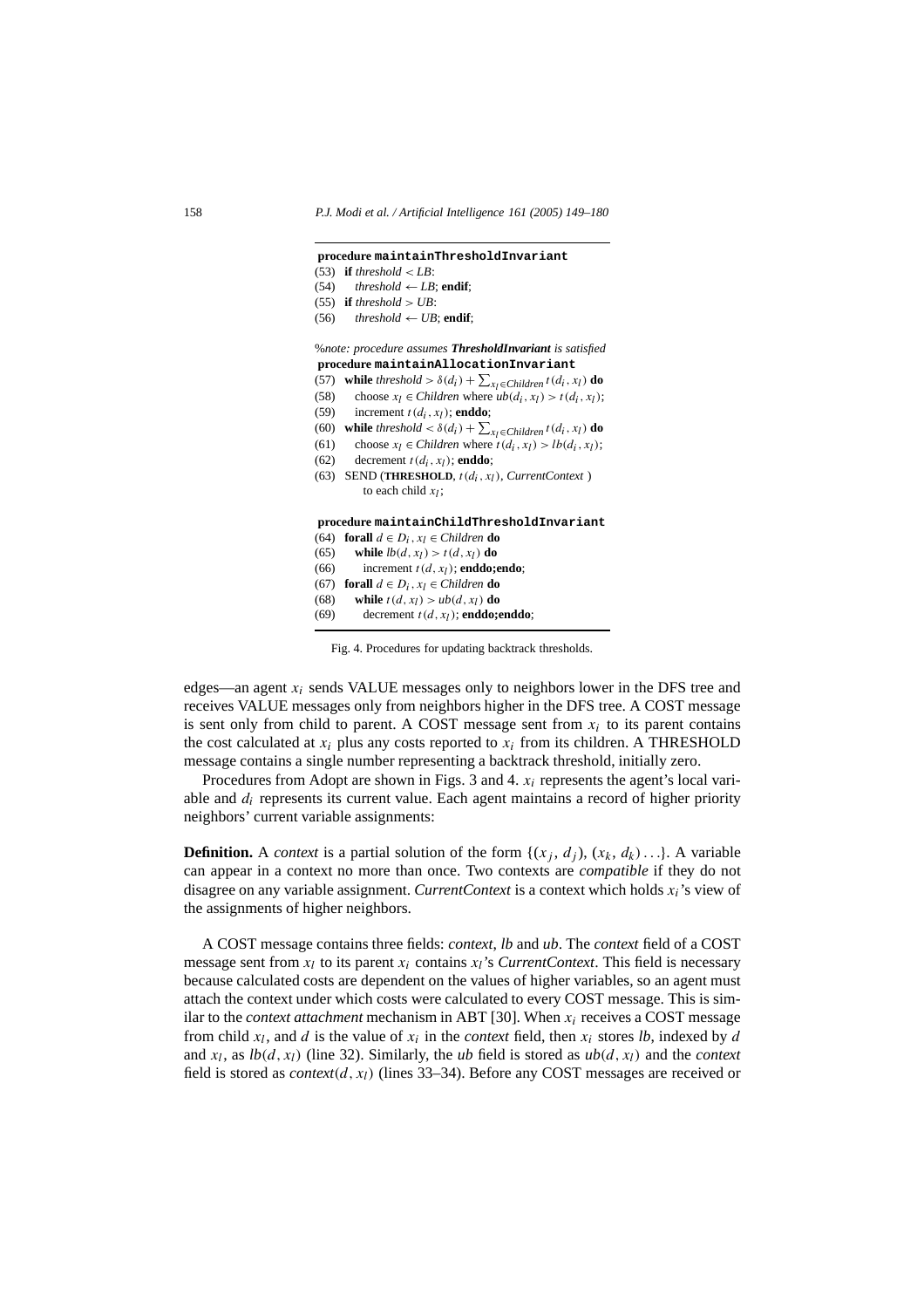whenever contexts become incompatible, i.e., *CurrentContext* becomes incompatible with *context*(*d, x<sub>l</sub>*), then *lb*(*d, x<sub>l</sub>*) is (re)initialized to zero and  $ub(d, x_l)$  is (re)initialized to a maximum value *Inf* (lines 3–4, 18–19, 29–30).

 $x_i$  calculates cost as local cost plus any cost feedback received from its children. Procedures for calculation of cost (*LB(d)*, *UB(d)*, *LB*, *UB*) are not shown in Fig. 3 but are given by the following definitions. The *local cost*  $\delta$  for a particular value choice  $d_i \in D_i$ , is the sum of costs from constraints between  $x_i$  and higher neighbors:

**Definition.**  $\delta(d_i) = \sum_{(x_j,d_j)\in CurrentContext} f_{ij}(d_i,d_j)$  is the *local cost* at  $x_i$ , when  $x_i$ chooses *di*.

For example, in Fig. 2(a), suppose  $x_3$  received messages that  $x_1$  and  $x_2$  currently have assigned the value 0. Then *x*<sub>3</sub>'s *CurrentContext* would be  $\{(x_1, 0), (x_2, 0)\}$ . If  $x_3$  chooses 0 for itself, it would incur a cost of 1 from  $f_{1,3}(0,0)$  (its constraint with  $x_1$ ) and a cost of 1 from  $f_{2,3}(0,0)$  (its constraint with  $x_2$ ). So  $x_3$ 's local cost,  $\delta(0) = 1 + 1 = 2$ .

When  $x_i$  receives a COST message, it adds  $lb(d, x_l)$  to its local cost  $\delta(d)$  to calculate a *lower bound for value d*, denoted *LB(d)*:

**Definition.**  $\forall d \in D_i$ ,  $LB(d) = \delta(d) + \sum_{x_i \in Children} lb(d, x_i)$  is a *lower bound* for the subtree rooted at *xi*, when *xi* chooses *d*.

Similarly,  $x_i$  adds  $ub(d, x_l)$  to its local cost  $\delta(d)$  to calculate an *upper bound for value d*, denoted *UB(d)*:

**Definition.**  $\forall d \in D_i$ ,  $UB(d) = \delta(d) + \sum_{x_i \in Children} ub(d, x_i)$  is a *upper bound* for the subtree rooted at *xi*, when *xi* chooses *d*.

The minimum lower bound over all value choices for *xi* is the *lower bound for variable xi*, denoted *LB*:

**Definition.**  $LB = \min_{d \in D_i} LB(d)$  is a *lower bound* for the subtree rooted at  $x_i$ .

Similarly, the minimum upper bound over all value choices for  $x_i$  is the *upper bound for variable xi*, denoted *UB*:

**Definition.**  $UB = \min_{d \in D_i} UB(d)$  is an *upper bound* for the subtree rooted at  $x_i$ .

 $x_i$  sends *LB* and *UB* to its parent as the *lb* and *ub* fields of a COST message (line 52). Intuitively,  $LB = k$  indicates that it is not possible for the sum of the local costs at each agent in the subtree rooted at  $x_i$  to be less than  $k$ , given that all higher agents have chosen the values in *CurrentContext*. Similarly,  $UB = k$  indicates that the optimal cost in the subtree rooted at  $x_i$  will be no greater than  $k$ , given that all higher agents have chosen the values in *CurrentContext*. Note that a leaf agent has no subtree so  $\delta(d) = LB(d)$ *UB*(*d*) for all value choices *d* and thus, *LB* is always equal to *UB* at a leaf. If  $x_i$  is not a leaf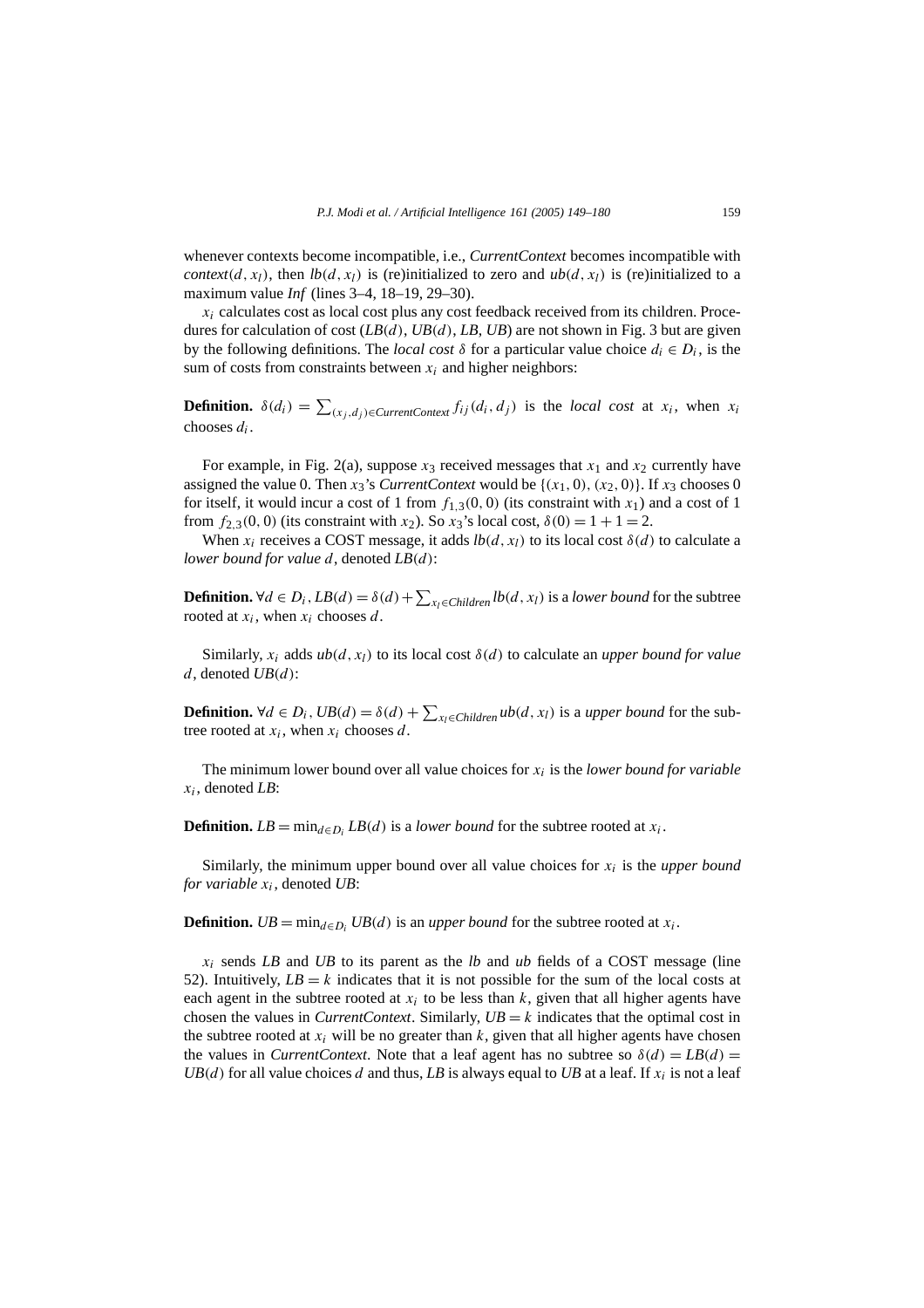but has not yet received any COST messages from its children, *UB* is equal to maximum value *Inf* and *LB* is equal to the minimum local cost  $\delta(d)$  over all value choices  $d \in D_i$ .

 $x_i$ 's backtrack threshold is stored in the *threshold* variable, initialized to zero (line 1). Its value is updated in three ways. First, its value can be increased whenever  $x_i$  determines that the cost of the optimal solution within its subtree must be greater than the current value of *threshold*. Second, if *xi* determines that the cost of the optimal solution within its subtree must necessarily be less than the current value of *threshold*, it decreases *threshold*. These two updates are performed by comparing *threshold* to *LB* and *UB* (lines 53–56, Fig. 4). The updating of *threshold* is summarized by the following invariant.

• **ThresholdInvariant.**  $LB \leq threshold \leq UB$ . The threshold on cost for the subtree rooted at *xi* cannot be less than its lower bound or greater than its upper bound.

A parent is also able to set a child's *threshold* value by sending it a THRESHOLD message. This is the third way in which an agent's *threshold* value is updated. The reason for this is that in some cases, the parent is able to determine a bound on the optimal cost of a solution within an agent's subtree, but the agent itself may not know this bound. The THRESHOLD message is a way for the parent to inform the agent about this bound.

A parent agent is able to correctly set the *threshold* value of its children by subdividing its own *threshold* value among its children and then using the following two equations to re-balance over time as cost feedback is received from the children. Let  $t(d, x_l)$  denote the threshold on cost allocated by parent  $x_i$  to child  $x_l$ , given  $x_i$  chooses value *d*. Then, the values of  $t(d, x_l)$  are subject to the following two invariants.

• **AllocationInvariant.** For current value  $d_i \in D_i$ ,

$$
threshold = \delta(d_i) + \sum_{x_l \in Children} t(d_i, x_l).
$$

The threshold on cost for  $x_i$  must equal the local cost of choosing  $d$  plus the sum of the thresholds allocated to  $x_i$ 's children.

• **ChildThresholdInvariant.** ∀*d* ∈ *D<sub>i</sub>*, ∀ $x_l$  ∈ *Children*, *lb*(*d*,  $x_l$ ) ≤ *t*(*d*,  $x_l$ ) ≤ *ub*(*d*,  $x_l$ ). The threshold allocated to child  $x_l$  by parent  $x_i$  cannot be less than the lower bound or greater than the upper bound reported by *xl* to *xi*.

By adhering to these invariants, an agent is able to use its own *threshold* to determine bounds on the cost of the optimal solution within its childrens' subtrees.

The *threshold* value is used to determine when to change variable value. Whenever  $LB(d_i)$  exceeds *threshold*,  $x_i$  changes its variable value to one with smaller lower bound (lines 40–41). (Such a value necessarily exists since otherwise ThresholdInvariant would be violated.) Note that *xi* cannot prove that its current value is definitely suboptimal because it is possible that *threshold* is less than the cost of the optimal solution. However, it changes value to one with smaller cost anyway—thereby realizing the best-first search strategy described in Section 3.1.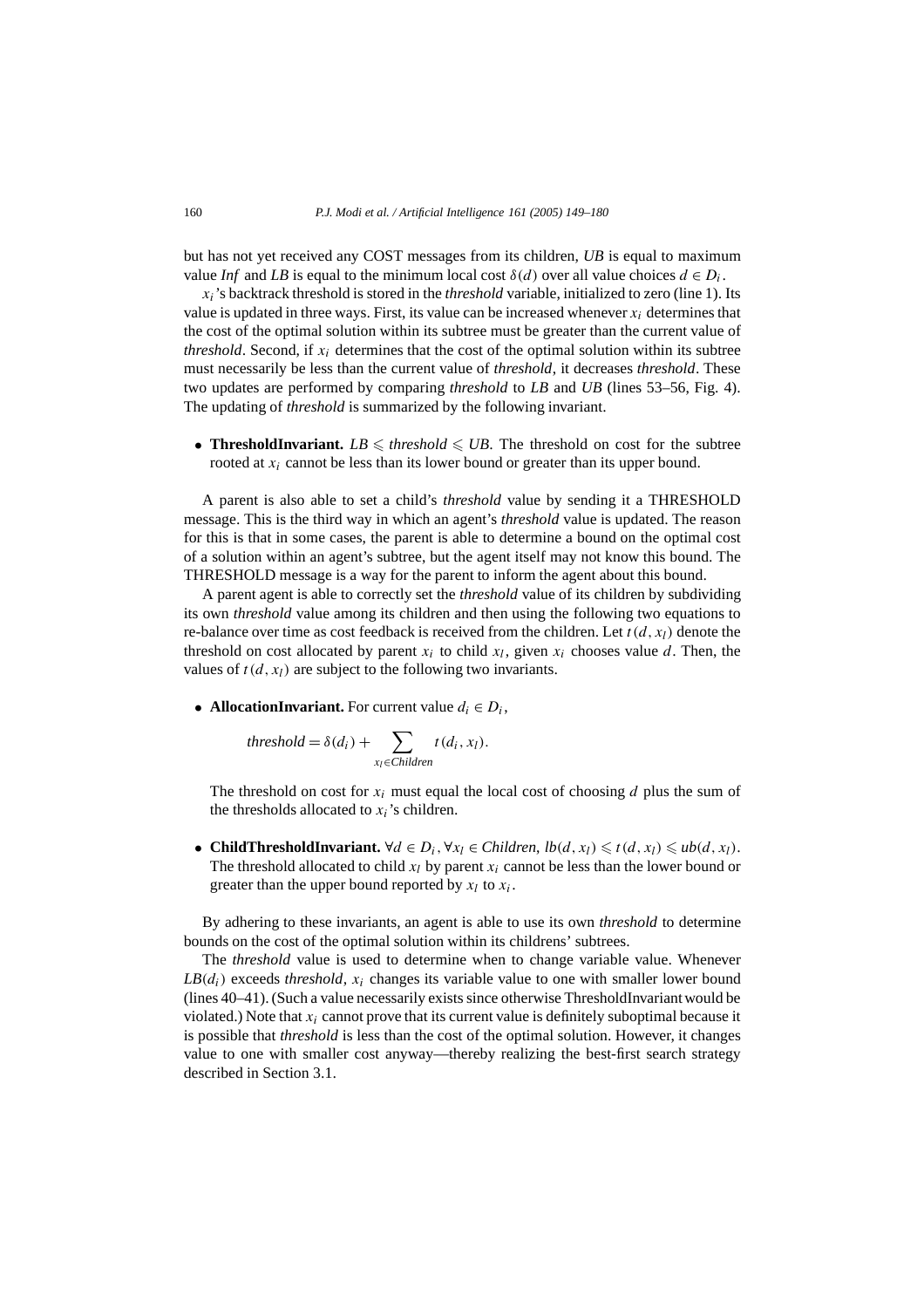### *4.2. Example of algorithm execution*

Fig. 5 shows an example of algorithm execution for the DCOP shown in Fig. 2. Line numbers mentioned in the description refer to Figs. 3 and 4. This example is meant to illustrate the search process and the exchange of VALUE and COST messages. COST messages are labelled in the figures as [LB, UB, CurrentContext]. For simplicity, not every message sent by every agent is shown. In particular, THRESHOLD messages are omitted from the description. (A later example will illustrate how backtrack thresholds are handled.)

All agents begin by concurrently choosing a value for their variable (line 5). For this example, let us assume they all choose value 0. Each agent sends its value to all lower priority neighbors (Fig.  $5(a)$ ). Since the algorithm is asynchronous, there are many possible execution paths from here—we describe one possible execution path.

 $x_2$  will receive  $x_1$ 's VALUE message. In line 15, it will record this value into its *CurrentContext*. In line 21, it will enter the **backTrack** procedure.  $x_2$  computes  $LB(0) =$  $\delta(0) + lb(0, x_3) + lb(0, x_4) = 1 + 0 + 0 = 1$  and  $LB(1) = \delta(1) + lb(1, x_3) + lb(1, x_4) =$  $2 + 0 + 0 = 2$ . Since  $LB(0) < LB(1)$ , we have  $LB = LB(0) = 1$ .  $x_2$  will also compute  $UB(0) = \delta(0) + ub(0, x_3) + ub(0, x_4) = 1 + Inf + Inf = Inf$  and  $UB(1) = \delta(1) +$  $ub(1, x_3) + ub(1, x_4) = 2 + Inf + Inf = Inf$ . Thus,  $UB = Inf$ . In line 38, *threshold* is compared to *UB*. *threshold* was set to 1 (in order to be equal to *LB*) in the **maintainAl-**



Fig. 5. Example Adopt execution for the DCOP shown in Fig. 2.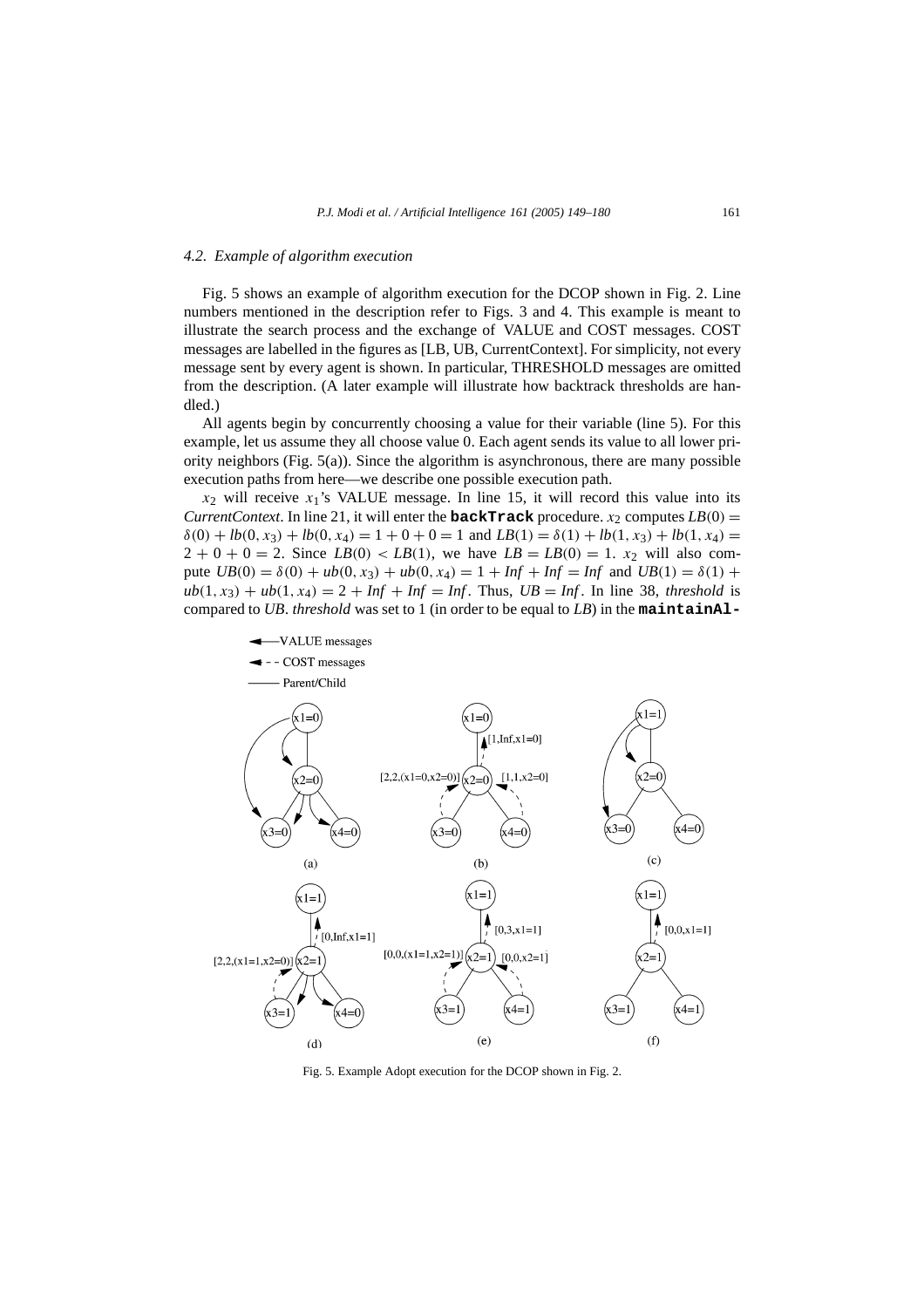**locationInvariant** procedure call from line 20. Since *threshold* = 1 is not equal  $UB = Inf$ , the test fails. The test in line 40 also fails since  $LB(0) = 1$  is not greater that *threshold* = 1. Thus,  $x_2$  will stick with its current value  $x_2 = 0$ . In line 52,  $x_2$  sends the corresponding COST message to  $x_1$  (Fig. 5(b)).

Concurrently with  $x_2$ 's execution,  $x_3$  will go through a similar execution.  $x_3$  will evaluate its constraints with higher agents and compute  $LB(0) = \delta(0) = f_{1,3}(0,0) + f_{2,3}(0,0) =$  $1 + 1 = 2$ . A change of value to  $x_3 = 1$  would incur a cost of  $LB(1) = \delta(1) = f_{1,3}(0, 1) +$  $f_{2,3}(0, 1) = 2 + 2 = 4$ , so instead *x*<sub>3</sub> will stick with  $x_3 = 0$ . *x*<sub>3</sub> will send a COST message with  $LB = UB = 2$ , with associated context  $\{(x_1, 0), (x_2, 0)\}\)$ , to its parent  $x_2$ .  $x_4$  executes similarly (Fig. 5(b)).

Next,  $x_1$  receives  $x_2$ 's COST message. In line 31,  $x_1$  will test the received context {*(x*1*,* 0*)*} against *CurrentContext* for compatibility. Since *x*1's *CurrentContext* is empty, the test will pass. (Note that the root never receives VALUE messages, so its *CurrentContext* is always empty.) The received costs will be stored in lines  $32-33$  as  $lb(0, x_2) = 1$  and  $ub(0, x_2) = Inf$ . In line 37, execution enters the **backTrack** procedure.  $x_1$  computes  $LB(1) = \delta(1) + lb(1, x_2) = 0 + 0 = 0$  and  $LB(0) = \delta(0) + lb(0, x_2) = 0 + 1 = 1$ . Since  $LB(1) < LB(0)$ , we have  $LB = LB(1) = 0$ . Similarly,  $UB = Inf$ . Since *threshold* = 0 is not equal  $UB = Inf$ , the test in line 38 fails. The test in line 40 succeeds and  $x_1$  will choose its value *d* that minimizes  $LB(d)$ . Thus,  $x_1$  switches value to  $x_1 = 1$ . It will again send VALUE messages to its linked descendants (Fig. 5(c)).

Next, let us assume that the COST messages sent to  $x_2$  in Fig. 5(b) are delayed. Instead,  $x_2$  receives  $x_1$ 's VALUE message from Fig. 5(c). In line 15,  $x_2$  will update its *CurrentContext* to  $\{(x_1, 1)\}$ . For brevity, the remaining portion of this procedure is not described.

Next,  $x_2$  finally receives the COST message sent to it from  $x_3$  in Fig. 5(b).  $x_2$  will test the received context against *CurrentContext* and find that they are incompatible because one contains  $(x_1, 0)$  while the other contains  $(x_1, 1)$  (line 31). Thus, the costs in that COST message will not be stored due to the context change. However, the COST message from  $x_4$  will be stored in lines 32–33 as  $lb(0, x_3) = 1$  and  $ub(0, x_3) = 1$ . In line 37, *x*<sup>2</sup> then proceeds to the **backTrack** procedure where it will choose its best value. The best value is now  $x_2 = 1$  since  $LB(1) = \delta(1) + lb(1, x_3) + lb(1, x_4) = 0 + 0 + 0$  and  $LB(0) = \delta(0) + lb(0, x_3) + lb(0, x_4) = 2 + 0 + 1 = 3$ . Fig. 5(d) shows the change in both  $x_2$  and  $x_3$  values after receiving  $x_1$ 's VALUE message from Fig. 5(c).  $x_2$  and  $x_3$  send the new COST messages with the new context where  $x_1 = 1$ .  $x_2$  also sends VALUE messages to  $x_3$  and  $x_4$  informing them of its new value.

Next, Fig. 5(e) shows the new COST message that is sent by  $x_2$  to  $x_1$  after receiving the COST messages sent from  $x_3$  and  $x_4$  in Fig. 5(d). Notice that  $x_2$  computes *LB* as  $LB(1) = \delta(1) + lb(1, x_3) + lb(1, x_4) = 0 + 0 + 0$  and UB as  $UB(1) = \delta(1) + ub(1, x_3) +$  $ub(1, x_4) = 0 + 2 + 1 = 3$ . Fig. 5(e) also shows the new COST message sent by  $x_3$  after receiving  $x_2$ 's new value of  $x_2 = 1$ . Similarly,  $x_4$  will change variable value and send a COST message with  $LB = 0$  and  $UB = 0$ . In this way, we see the agents have ultimately settled on the optimal configuration with all values equal to 1 (total cost  $= 0$ ).

Finally in Fig.  $5(f)$ ,  $x_2$  receives the COST messages from Fig.  $5(e)$ , computes a new bound interval  $LB = 0$ ,  $UB = 0$  and sends this information to  $x_1$ . Upon receipt of this message,  $x_1$  will compute  $UB = UB(0) = \delta(0) + ub(0, x_2) = 0 + 0 = 0$ . Note that  $x_1$ 's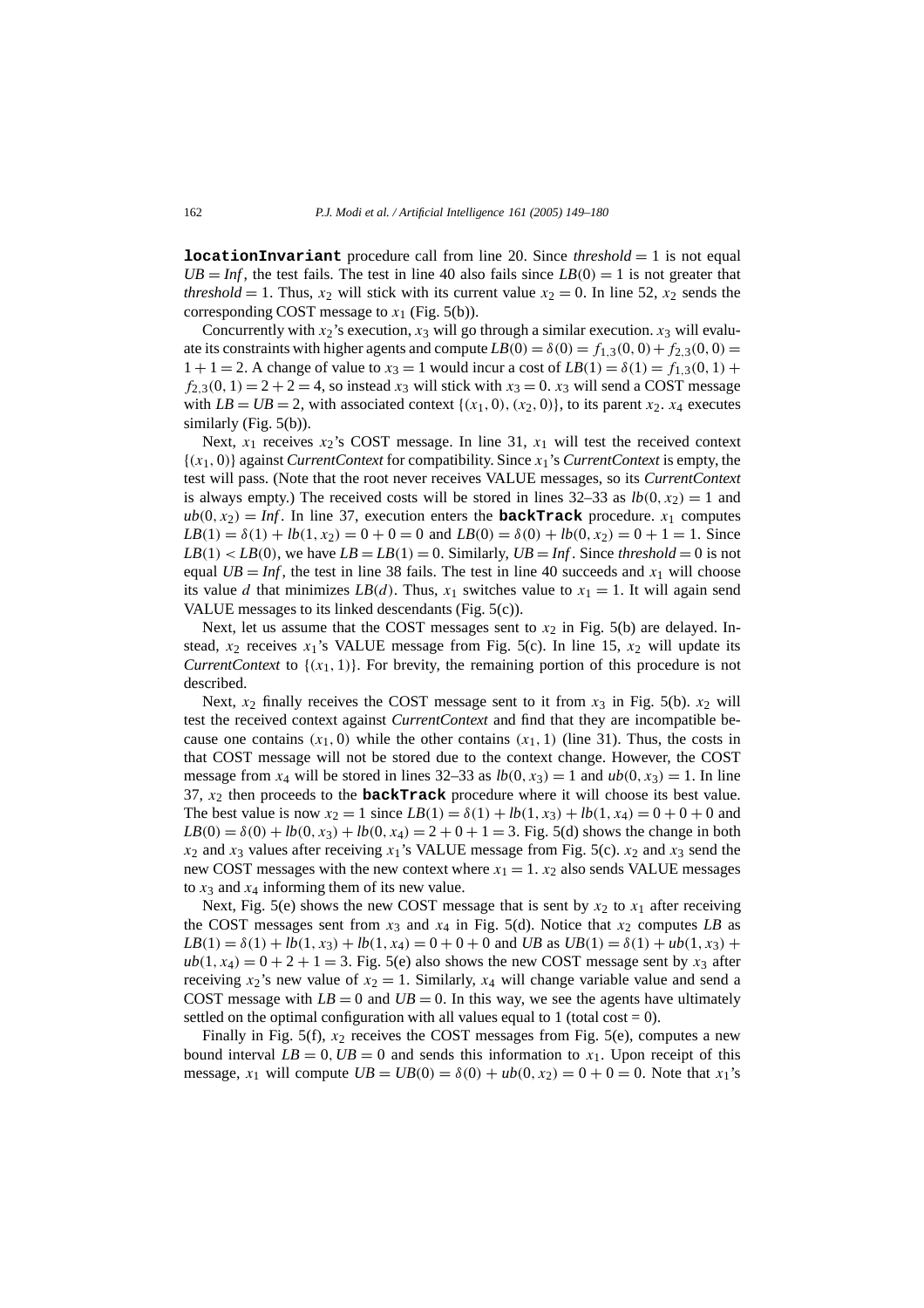*threshold* value is also equal to zero. *threshold* was initialized to zero in line 1 and can only be increased if i) a THRESHOLD message is received (line 8), or b) the Threshold-Invariant is violated (line 54, Fig. 4). The root never receives THRESHOLD messages, so case (i) never occurred. Since  $x_1$ 's *LB* was never greater than zero in this example, *threshold* could never have been less than *LB*, so case (ii) never occurred. Thus, *threshold* was never increased and remains equal to zero. So, we have the test *threshold* == *UB* in line 45 evaluate to true. In line 48, it will send a TERMINATE message to  $x_2$ , and then  $x_1$  will terminate in line 51.  $x_2$  will receive the TERMINATE message in line 11, evaluate *threshold*  $==$  *UB* $(= 0)$  to be true in line 45 and then terminate in line 51. The other agents will terminate in a similar manner.

## *4.3. Example of backtrack thresholds*

We illustrate how backtrack thresholds are computed, updated and balanced between children. The key difficulty is due to context changes. An agent only stores cost information for the current context. When the context changes, the stored cost information must be deleted (in order to maintain polynomial space). If a previous context is later returned to, the agent no longer has the previous context's detailed cost information available. However, the agent had reported the total sum of costs to its parent, who has that information stored. So, although the precise information about how the costs were accumulated from the children is lost, the total sum is available from the parent. It is precisely this sum that the parent sends to the agent via the THRESHOLD message. The child then heuristically re-subdivides, or allocates, the threshold among its own children. Since this allocation may be incorrect, it then corrects for over-estimates over time as cost feedback is (re)received from the children.

Fig. 6 shows a portion of a DFS tree. The constraints are not shown. Line numbers mentioned in the description refer to Figs. 3 and 4.  $x_p$  has parent  $x_q$ , which is the root, and two children  $x_i$  and  $x_j$ . For simplicity, assume  $D_p = \{d_p\}$  and  $\delta(d_p) = 1$ , i.e.,  $x_p$  has only one value in its domain and this value has a local cost of 1.

Suppose  $x_p$  receives COST messages containing lower bounds of 4 and 6 from its two children (Fig. 6(a)). The costs reported to  $x_p$  are stored as  $lb(d_p, x_i) = 4$  and  $lb(d_p, x_j) = 6$ (line 32) and associated context as *context* $(d_p, x_i) = \text{context}(d_p, x_i) = \{(x_q, d_q)\}\$ . *LB* is computed as  $LB = LB(d_p) = \delta(d_p) + lb(d_p, x_i) + lb(d_p, x_j) = 1 + 4 + 6 = 11$ . In Fig. 6(b), the corresponding COST message is sent to parent  $x_q$ . After the COST message is sent, suppose a context change occurs at  $x_p$  through the receipt of a VALUE message  $x_q = d'_q$ . In lines 18–19,  $x_p$  will reset  $lb(d_p, x_i)$ ,  $lb(d_p, x_j)$ ,  $t(d_p, x_i)$  and  $t(d_p, x_j)$  to zero.

Next,  $x_q$  receives the information sent by  $x_p$ .  $x_q$  will set  $lb(d_q, x_p) = 11$  (line 32), and enter the **maintainChildThresholdInvariant** procedure (line 35). Let us assume that  $t(d_q, x_p)$  is still zero from initialization. Then, the test in line 65 succeeds since  $lb(d_q, x_p) = 11 > t(d_q, x_p) = 0$  and  $x_q$  detects that the ChildThresholdInvariant is being violated. In order to correct this,  $x_q$  increases  $t(d_q, x_p)$  to 11 in line 66.

Next, in Fig. 6(c),  $x_q$  revisits the value  $d_q$  and sends the corresponding VALUE message  $x_q = d_q$ . Note that this solution context has already been explored in the past, but  $x_p$  has retained no information about it. However, the parent  $x_q$  has retained the sum of the costs, so  $x_q$  sends the THRESHOLD message with  $t(d_q, x_p) = 11$ .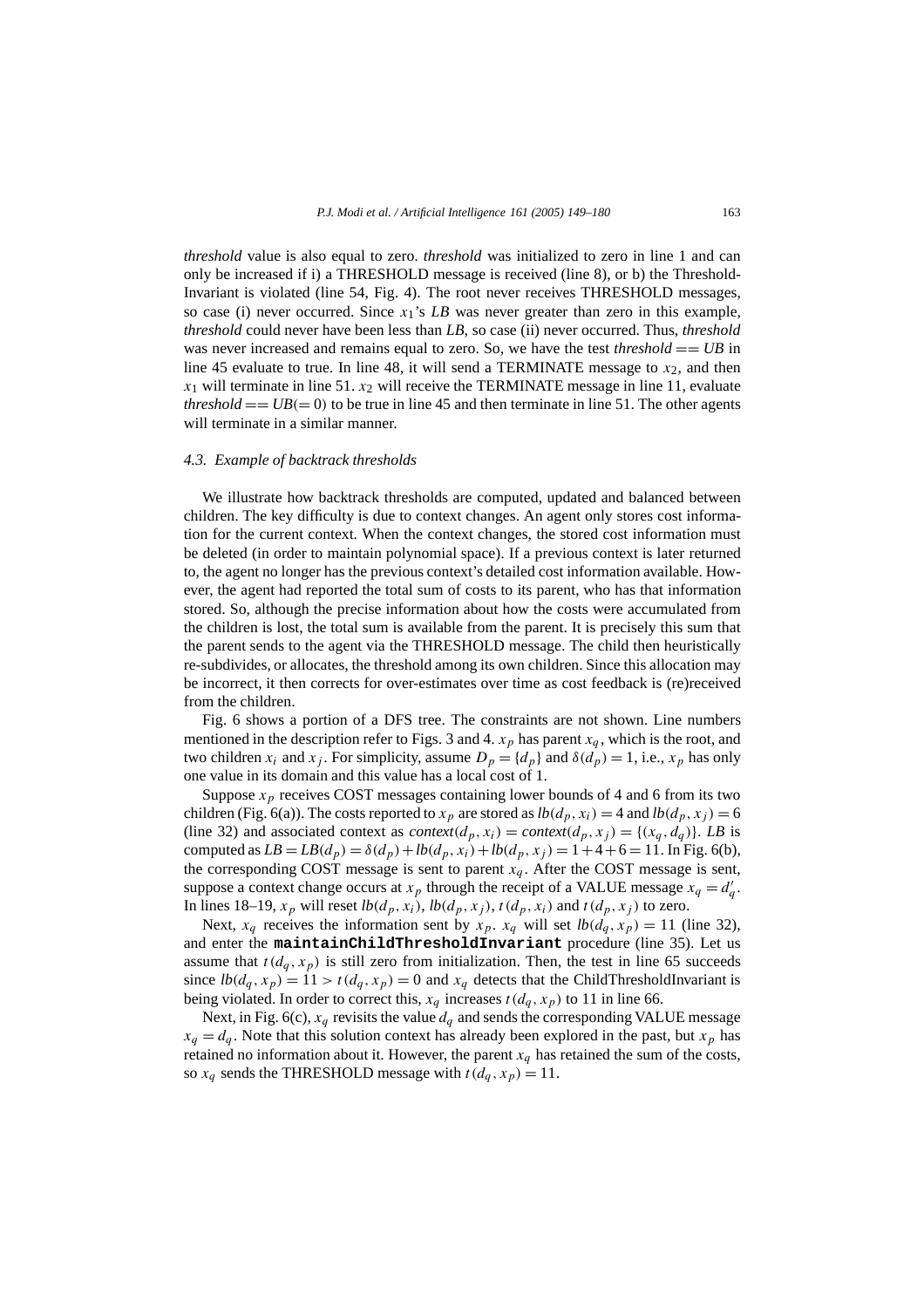

Fig. 6. Example of backtrack thresholds in Adopt.

Next,  $x_p$  receives the THRESHOLD message. In line 8, the value is stored in the *threshold* variable. Execution proceeds to the **backTrack** procedure where in line 44 the **maintainAllocationInvariant** is invoked. Notice that the test in line 57 of **maintainAllocationInvariant** evaluates to true since *threshold* =  $11 > \delta(d_p)$  +  $t(d_p, x_i) + t(d_p, x_j) = 1 + 0 + 0$ . Thus, in lines 57–59,  $x_p$  increases the thresholds for its children until the invariant is satisfied. Suppose that the split is  $t(d_p, x_i) = 10$  and  $t(d_p, x_i) = 0$ . This is an arbitrary subdivision that satisfies the AllocationInvariant – there are many other values of  $t(d_p, x_i)$  and  $t(d_p, x_j)$  that could be used. In line 63, these values are sent via a THRESHOLD message (Fig. 6(d)).

By giving  $x_i$  a threshold of 10,  $x_p$  risks sub-optimality by overestimating the threshold in that subtree. This is because the best known lower bound in  $x_i$ 's subtree was only 4. We now show how this arbitrary allocation of threshold can be corrected over time. Agents continue execution until, in Fig.  $6(e)$ ,  $x_p$  receives a COST message from its right child  $x_j$ indicating that the lower bound in that subtree is  $6. x<sub>i</sub>$  is guaranteed to send such a message because there can be no solution in that subtree of cost less than 6, as evidenced by the COST message previously sent by  $x_j$  in Fig. 6(a).  $x_p$  will set  $lb(d_p, x_j) = 6$  (line 32) and enter the **maintainChildThresholdInvariant** procedure in line 35. Note that the test in line 65 will succeed since  $lb(d_p, x_j) = 6 > t(d_p, x_j) = 5$  and the ChildThreshold-Invariant is being violated. In order to correct this,  $x_p$  increases  $t(d_p, x_j)$  to 6 in line 66. Execution returns to line 35 and continues to line 44, where the **maintainAllocationInvariant** is invoked. The test in line 60 of this procedure will succeed since *threshold* = 11 <  $\delta(d_p)$  +  $t(d_p, x_i)$  +  $t(d_p, x_j)$  = 1 + 10 + 6 = 17 and so the Allocation-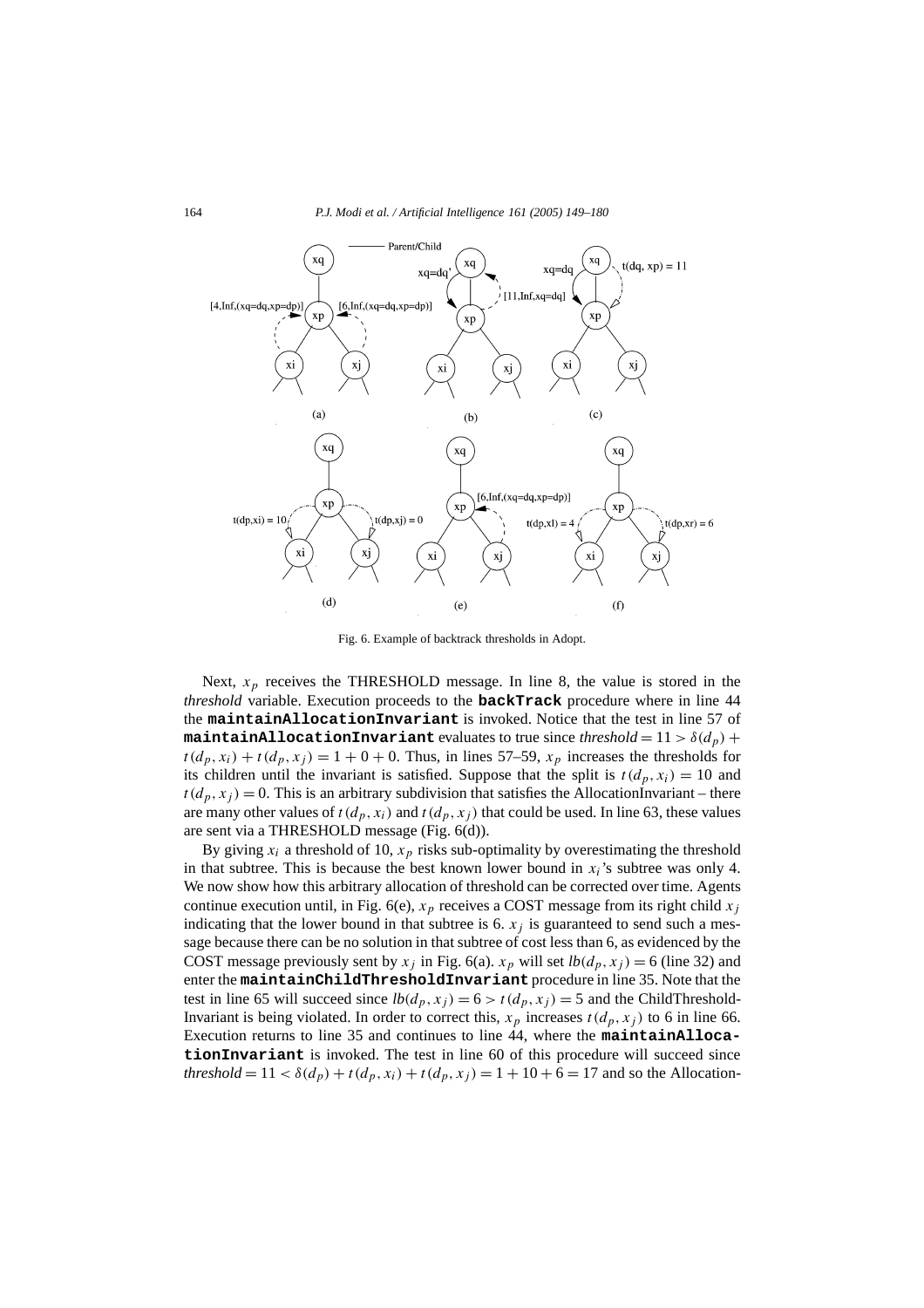Invariant is being violated. In lines 60–62,  $x_p$  lowers  $t(d_p, x_i)$  to 4 to satisfy the invariant. In line 63,  $x_p$  sends the new (correct) threshold values to its children (Fig. 6(f)).

In this way, a parent agent continually re-balances the threshold given to its independent subtrees in order to avoid overestimating the cost in each subtree and, as discussed in Section 3.2, allowing more efficient search.

## **5. Algorithm correctness and complexity**

We use three theorems to show that Adopt is guaranteed to terminate with the globally optimal solution. In Theorem 1, we show that the bounds computed by each agent are always correct. In Theorem 2, we show the algorithm will always terminate. Finally, in Theorem 3 we show that the optimal solution is obtained upon termination.

Property 1 is used in the proof of Theorem 1. Let  $OPT(x_i, context)$  denote the cost of the optimal solution in the subtree rooted at  $x_i$ , given that higher priority variables have values in *context*.

**Property 1.**  $\forall x_i \in V$ ,

$$
OPT(x_i, CurrentContext) \stackrel{def}{=} \min_{d \in D_i} \delta(d) + \sum_{x_l \in Children} OPT(x_l, CurrentContext \cup (x_i, d)).
$$

For example if  $x_i$  is a leaf, then  $OPT(x_i, context)$  is equal to  $\delta(d)$ , where *d* is the value that minimizes  $\delta$ . This inductive property states that the cost of the optimal solution in the subtree rooted at  $x_i$  is obtained when  $x_i$  chooses value  $d$  that minimizes the sum of its local cost plus the cost of the optimal solution in its subtree.

Theorem 1 shows that the lower bound *LB* computed by an agent is *never greater* than the cost of the optimal solution within its subtree, and the upper bound *UB* is *never less* than the cost of the optimal solution within its subtree. The proof of Theorem 1 proceeds by induction. The base case follows from the fact  $LB = OPT(x_i, CurrentContext) = UB$  is always true at a leaf agent. The inductive hypothesis assumes that *LB* (*UB*) sent by *xi* to its parent is never greater (less) than the cost of the optimal solution in the subtree rooted at  $x_i$ . The proof also relies on the fact that costs are reported to only one parent so there is no double counting of costs.

**Theorem 1.**  $\forall x_i \in V$ ,

 $LB \leq OPT(x_i, CurrentContext) \leq UB$ .

**Proof.** By induction on agent priorities.

*Base case I.*  $x_i$  is a leaf. The equations for *LB* and *UB* simplify to  $\min_{d \in D_i} \delta(d)$  since  $x_i$  has no children. Property 1 simplifies to *OPT*( $x_i$ , *CurrentContext*) = min<sub> $d \in D_i$ </sub>  $\delta(d)$  for the same reason. So we conclude  $LB = \min_{d \in D_i} \delta(d) = OPT(x_i, CurrentContext) = UB$ . Done.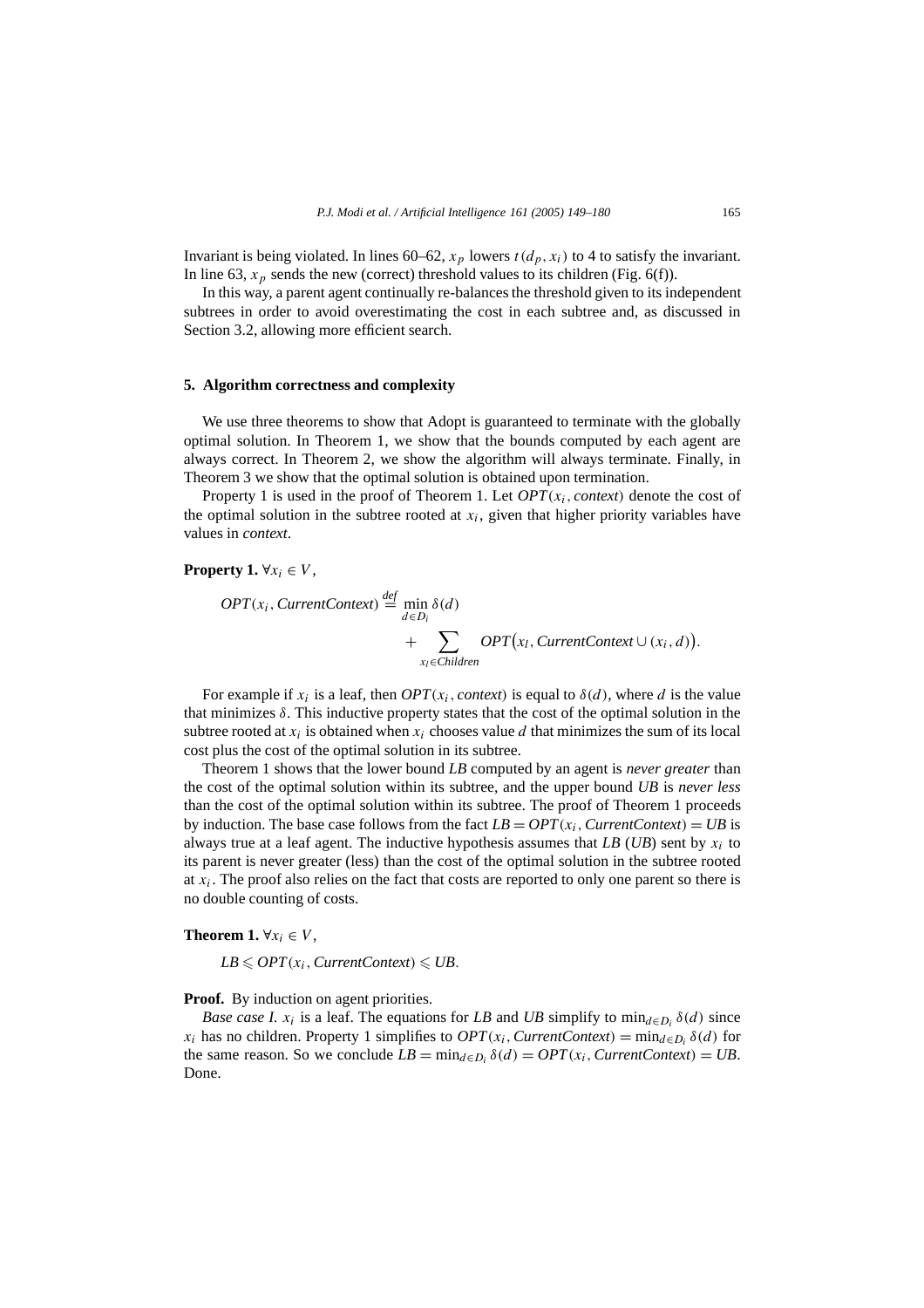*Base case II.* Every child of  $x_i$  is a leaf. We will show  $LB \leq OPT(x_i, CurrentContext)$ . The proof for  $OPT(x_i, CurrentContext) \leq UB$  is analogous.

Since all children  $x_l$  are leaves, we know from Base Case I that  $lb(d, x_l) \leqslant OPT(x_l)$ , *CurrentContext* $\cup$  (*x<sub>i</sub>*, *d*)). Furthermore, each child *x*<sub>*l*</sub> sends COST messages only to *x<sub>i</sub>*, so costs are not double-counted. We substitute *OPT*( $x_l$ , *CurrentContext* $\cup$ ( $x_i$ , *d*)) for *lb*( $d$ ,  $x_l$ ) into the definition of *LB* to get the following:

$$
LB = \min_{d \in D_i} \delta(d) + \sum_{x_l \in Children} lb(d, x_l)
$$
  
\$\leqslant \min\_{d \in D\_i} \delta(d) + \sum\_{x\_l \in Children} OPT(x\_l, CurrentContext \cup (x\_i, d)).

Now we can simply substitute Property 1 into the above to get

 $LB \leq OPT(x_i, CurrentContext)$ 

and we are done.

*Inductive hypothesis.*  $\forall d \in D_i$ ,  $\forall x_l$  ∈ *Children*,

$$
lb(d, x_l) \le OPT(x_l, CurrentContext \cup (x_i, d)) \le ub(d, x_l).
$$

The proof of the general case is identical to that of Base Case II, except we assume *lb* $(d, x_l)$  ≤ *OPT* $(x_l,$ *CurrentContext* ∪  $(x_i, d)$  from the Inductive Hypothesis, rather than from the assumption that  $x_l$  is a leaf.  $\Box$ 

In Theorem 2, we show that Adopt will eventually terminate. Adopt's termination condition is shown in line 45 of Fig. 3. A non-root agent terminates when *threshold* =  $UB$ is true and a TERMINATE message has been received from its parent. The proof follows from the fact that once an agent's parent terminates, *LB* is monotonically increasing. Since *LB* is monotonically increasing, and Theorem 1 showed that *LB* has an upper bound, *LB* must eventually stop changing. A similar argument is true for *UB*. Finally, the ThresholdInvariant forces *threshold* to stay between *LB* and *UB* until ultimately *threshold* = *UB* occurs.

**Theorem 2.**  $\forall x_i \in V$ , if CurrentContext is fixed, then threshold = UB will eventually occur.

**Proof.** By induction on agent priorities.

*Base case.*  $x_i$  is a leaf.  $LB = UB$  is always true at  $x_i$  because it is a leaf. Every agent maintains the ThresholdInvariant  $LB \leq threshold \leq UB$ . So *threshold* = *UB* must always be true at a leaf.

*Inductive hypothesis.* If *CurrentContext* is fixed and  $x_i$  fixes its variable value to  $d_i$ , then  $\forall x_l \in Children$ , *threshold* = *UB* will eventually occur at  $x_l$  and it will report an upper bound *ub* via a COST message, where  $ub = t(d_i, x_l)$ .

Assume *CurrentContext* is fixed. To apply the Inductive Hypothesis, we must show that  $x_i$  will eventually fix its variable value. To see this, note that  $x_i$  changes its variable value only when  $LB(d_i)$  increases. By Theorem 1, LB is always less than the cost of the optimal solution. *LB* cannot increase forever and so  $x_i$  must eventually stop changing its variable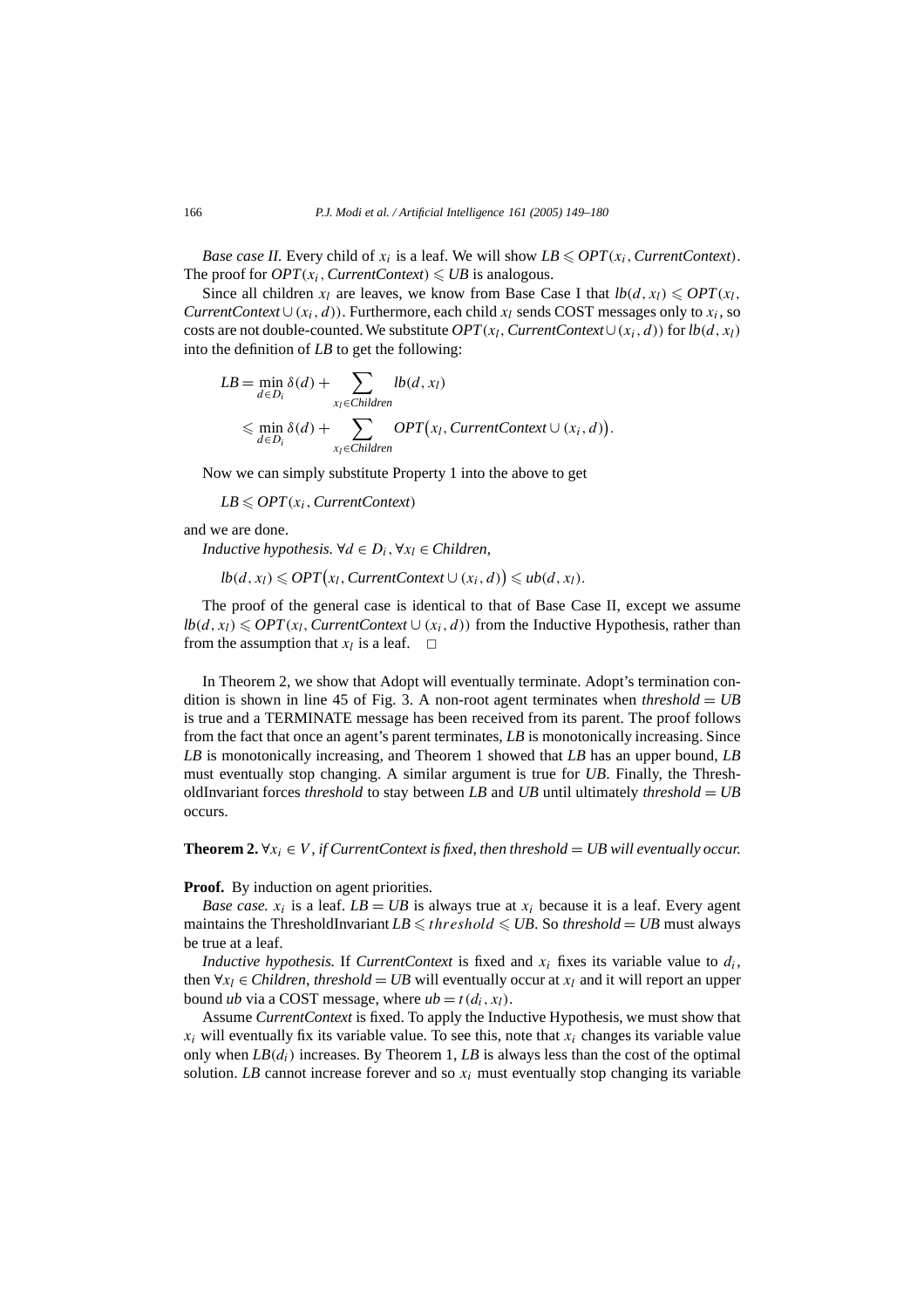value. We can now apply the Inductive Hypothesis which says that when  $x_i$  fixes its value, each child will eventually report an upper bound  $ub = t(d_i, x_l)$ . This means  $t(d_i, x_l)$  $u b(d_i, x_l)$  will eventually be true at  $x_i$ . We can substitute  $t(d_i, x_l)$  for  $u b(d_i, x_l)$  into the definition of *UB* to get the following:

$$
UB \leq UB(d_i) \stackrel{def}{=} \delta(d_i) + \sum_{x_l \in Children} ub(d_i, x_l)
$$
  
=  $\delta(d_i) + \sum_{x_l \in Children} t(d_i, x_l)$ .

Using the AllocationInvariant *threshold* =  $\delta(d_i) + \sum_{x_i \in Children} t(d_i, x_i)$ , we substitute *threshold* into the above to get  $UB \leq$  *threshold*. The right-hand side of the ThresholdInvariant states *threshold*  $\leq$  *UB*. So we have both *UB*  $\leq$  *threshold* and *threshold*  $\leq$  *UB*. So *threshold* = *UB* must be true and the Theorem is proven.  $\Box$ 

As an aside, we note that the algorithm behaves differently depending on whether  $x_i$ 's *threshold* is set below or above the cost of the optimal solution. If *threshold* is less than the cost of the optimal solution, then when *LB* increases above *threshold*, *xi* will raise *threshold* until ultimately,  $LB = threshold = UB$  occurs. On the other hand, if *threshold* is greater than the cost of the optimal solution, then when *UB* decreases below *threshold*,  $x_i$ will lower *threshold* so *threshold* =  $UB$  occurs. In the second case,  $LB$  may remain less than *UB* at termination.

Theorem 2 is sufficient to show algorithm termination because the root has a fixed (empty) *CurrentContext* and will therefore immediately terminate when *threshold* = *UB* occurs. Before it terminates, it sends a TERMINATE message to its children informing them of its final value (line 48). It is clear to see that when a TERMINATE message is received from the parent, an agent knows that its current context will no longer change since all higher agents have already terminated.

Finally, Theorem 3 shows that the final value of *threshold* is equal to the cost of the optimal solution.

## **Theorem 3.**  $\forall x_i \in V$ ,  $x_i$ 's final threshold value is equal to  $OPT(x_i, CurrentContext)$ .

**Proof.** Base case.  $x_i$  is the root. The root terminates when its (final) *threshold* value is equal *UB*. *LB* = *threshold* is always true at the root because *threshold* is initialized to zero and is increased as *LB* increases. The root does not receive THRESHOLD messages so this is the only way *threshold* changes. We conclude  $LB = threshold = UB$  is true when the root terminates. This means the root's final *threshold* value is the cost of a global optimal solution.

*Inductive hypothesis.* Let  $x_p$  denote  $x_i$ 's parent.  $x_p$ 's final *threshold* value is equal to *OPT(xp,CurrentContext)*.

We proceed by contradiction. Suppose *xi*'s final threshold is an overestimate. By the inductive hypothesis,  $x_p$ 's final threshold is not an overestimate. It follows from the AllocationInvariant that if the final threshold given to  $x_i$  (by  $x_p$ ) is too high,  $x_p$  must have given some other child (a sibling of  $x_i$ ), say  $x_j$ , a final threshold that is too low (see Fig. 6).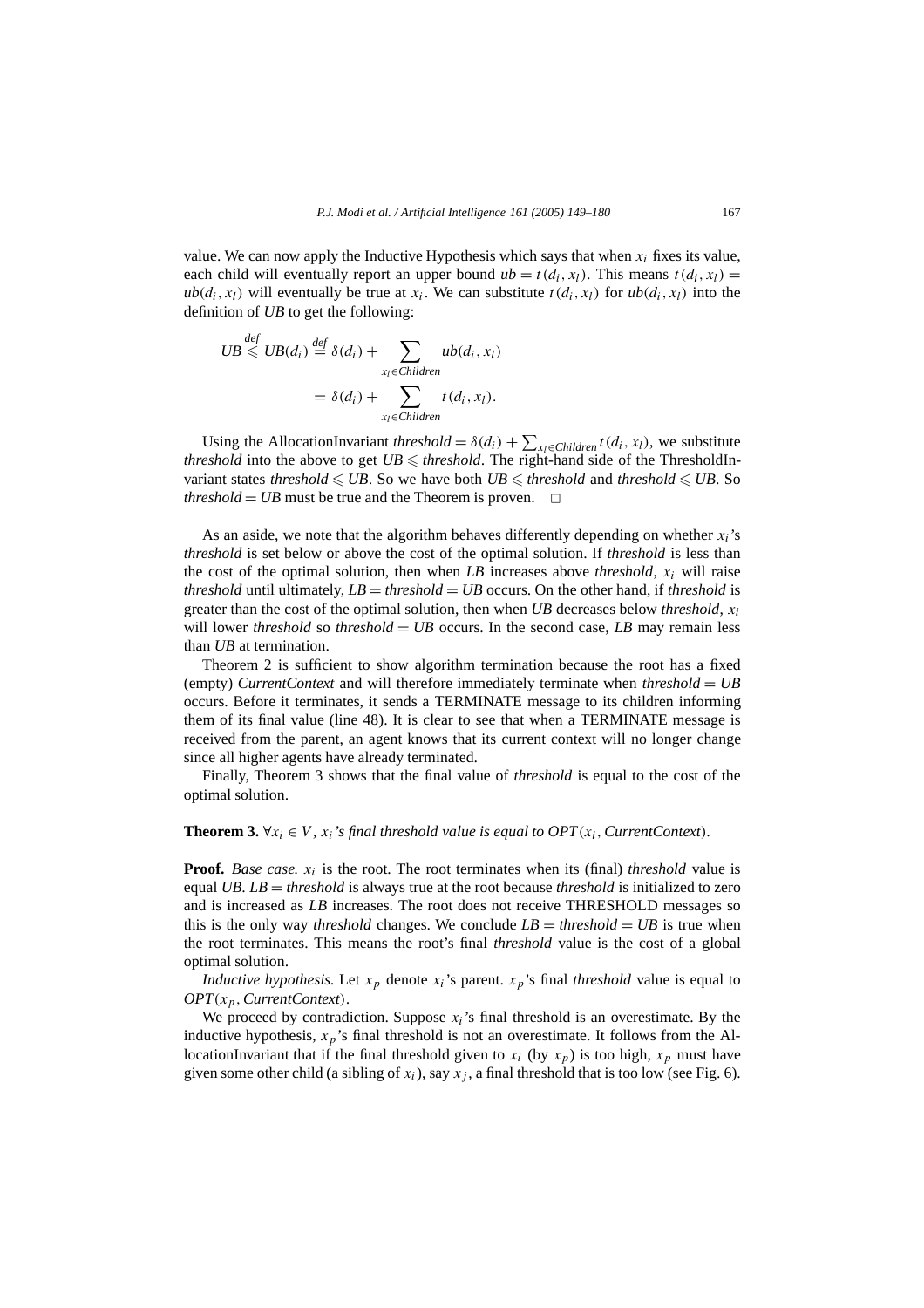Let *d* denote  $x_p$ 's current value. Since  $x_j$ 's threshold is too low, it will be unable to find a solution under the given threshold and will thus increase its own threshold. It will report *lb* to  $x_p$ , where  $lb > t(d, x_j)$ . Using Adopt's invariants, we can conclude that *threshold* = *UB* cannot be true at  $x_p$ , so  $x_p$  cannot have already terminated. By the ChildThresholdInvariant,  $x_p$  will increase  $x_j$ 's threshold so that  $lb(d, x_j) \leq t(d, x_j)$ . Eventually,  $lb(d, x_j)$  will reach an upper bound and  $lb(d, x_i) = t(d, x_j) = ub(d, x_j)$  will hold. This contradicts the statement that  $x_j$ 's final threshold is too low. By contradiction,  $x_j$ 's final threshold value cannot be too low and  $x_i$ 's final threshold cannot be too high.  $\Box$ 

The worst-case time complexity of Adopt is exponential in the number of variables *n*, since constraint optimization is known to be NP-hard. To determine the worst-case space complexity at each agent, note that an agent *xi* needs to maintain a *CurrentContext* which is at most size *n*, and an  $lb(d, x_l)$  and  $ub(d, x_l)$  for each domain value and child, which is at most  $|D_i| \times n$ . The *context*(*d, x<sub>l</sub>*) field can require  $n^2$  space in the worst case. Thus, we can say the worst-case space complexity of Adopt is polynomial in the number of variables *n*. However, it can be reduced to linear at the potential cost of efficiency. Since *context(d, xl)* is always compatible with *CurrentContext*, *CurrentContext* can be used in the place of each *context*(*d, x<sub>l</sub>*), thereby giving a space complexity of  $|D_i| \times n$ . This can be inefficient since an agent must reset all  $lb(d, x_l)$  and  $ub(d, x_l)$  whenever *CurrentContext* changes, instead of only when *context* $(d, x_l)$  changes.

# **6. Bounded-error approximation**

We consider the situation where the user provides Adopt with an error bound *b*, which is interpreted to mean that any solution whose cost is within *b* of the optimal is acceptable. For example in over-constrained graph coloring, if the optimal solution requires violating 3 constraints,  $b = 5$  indicates that 8 violated constraints is an acceptable solution. Note that this measure allows a user to specify an error bound without a priori knowledge of the cost of the optimal solution. Adopt can be guaranteed to find a global solution within bound *b* of the optimal by allowing the root's backtrack threshold to overestimate by *b*. The root agent uses *b* to modify its ThresholdInvariant as follows:

• **ThresholdInvariant For Root (Bounded Error).**  $min(LB + b, UB) = threshold$ . The root agent always sets *threshold* to *b* over the currently best known lower bound *LB*, unless the upper bound *UB* is known to be less than  $LB + b$ .

Let us revisit the example shown in Fig. 2. We will re-execute the algorithm, but in this case the user has given Adopt an error bound  $b = 4$ . Instead of initializing *threshold* to zero, the root agent *x*<sup>1</sup> will initialize *threshold* to *b*. Note that *LB* is zero and *UB* is *Inf* upon initialization. Thus,  $min(LB + b, UB) = min(4, Inf) = 4$  and the thresholdInvariant above requires  $x_1$  to set *threshold* = 4. In addition, the AllocationInvariant requires  $x_1$  to set  $t(0, x_2) = 4$  since the invariant requires that *threshold* =  $4 = \delta(0) + t(0, x_2) = 0 + t(0, x_2)$ hold.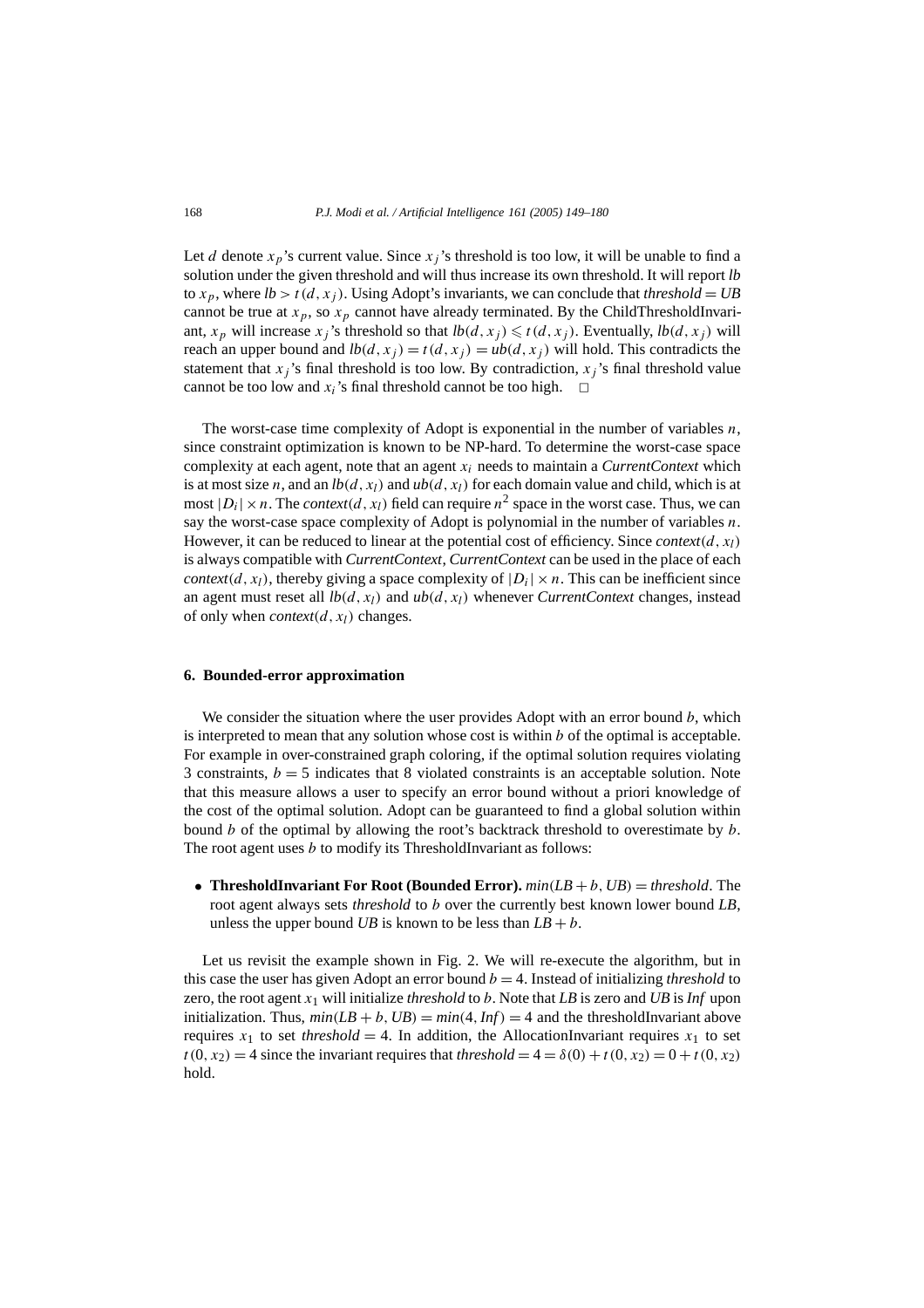

Fig. 7. Example Adopt execution for the DCOP shown in Fig. 2, with error bound  $b = 4$ .

In Fig. 7(a), all agents again begin by concurrently choosing value 0 for their variable and sending VALUE messages to linked descendants. In addition, *x*<sup>1</sup> sends a THRESH-OLD message to  $x_2$ . Upon receipt of this message,  $x_2$  sets *threshold* = 4 (line 8).

Each agent computes *LB* and *UB* and sends a COST message to its parent (Fig. 7(b)). This was described previously in Section 4.2 and shown in Fig. 5(b). The execution path is the same here.

Next,  $x_1$  receives  $x_2$ 's COST message. As before, the received costs will be stored in lines 32–33 as  $lb(0, x_2) = 1$  and  $ub(0, x_2) = Inf$ . In line 37, execution enters the **backTrack** procedure.  $x_1$  computes  $LB(1) = \delta(1) + lb(1, x_2) = 0 + 0 = 0$  and  $LB(0) = 0$  $\delta(0) + lb(0, x_2) = 0 + 1 = 1$ . Since  $LB(1) < LB(0)$ , we have  $LB = LB(1) = 0$ .  $UB(0)$  and *UB*(1) are computed as *Inf*, so  $UB = Inf$ . Since *threshold* = 4 is not equal  $UB = Inf$ , the test in line 38 fails. So far, the execution is exactly as before. Now however, the test in line 40 fails because  $LB(d_i) = LB(0) = 1$  is not greater than *threshold* = 4. Thus,  $x_1$  will not *switch value* to  $x_1 = 1$  and will instead keep its current value of  $x_1 = 0$ .

Next,  $x_2$  receives the COST messages sent from  $x_3$  and  $x_4$ . The received costs will be stored in lines 32–33 as  $lb(0, x_3) = 2$ ,  $ub(0, x_3) = 2$ ,  $lb(0, x_4) = 1$ , and  $ub(0, x_4) = 1$ . In line 37, execution enters the **backTrack** procedure.  $x_2$  computes  $LB(0) = \delta(0) +$  $lb(0, x_3) + lb(0, x_4) = 1 + 2 + 1 = 4$  and  $LB(1) = \delta(1) + lb(1, x_3) + lb(1, x_4) = 2 + 0 + 0 =$ 2. Thus,  $LB = LB(1) = 2$ . Similarly,  $x_2$  computes  $UB(0) = \delta(0) + ub(0, x_3) + ub(0, x_4) =$  $1 + 2 + 1 = 4$  and  $UB(1) = \delta(1) + ub(1, x_3) + ub(1, x_4) = 2 + Inf + Inf = Inf$ . Thus,  $UB = UB(0) = 4$ . Since *threshold* =  $UB = 4$ , the test in line 38 succeeds. However, *x*<sub>2</sub> will not switch value since its current value is the one that minimizes *UB(d)*. Note that the equivalent test in line 45 succeeds, but the test in line 46 fails since  $x_2$  has not yet received a TERMINATE message from  $x_1$ . So,  $x_2$  does not terminate. Instead, execution proceeds to line 52 where a COST message is sent to  $x_1$ . This is depicted in Fig. 7(c).

Next,  $x_1$  receives  $x_2$ 's COST message. The received costs will be stored as  $lb(0, x_2) = 2$ and  $ub(0, x_2) = 4$ .  $x_1$  now computes  $LB(1) = \delta(1) + lb(1, x_2) = 0 + 0 + 0$  and  $LB(0) =$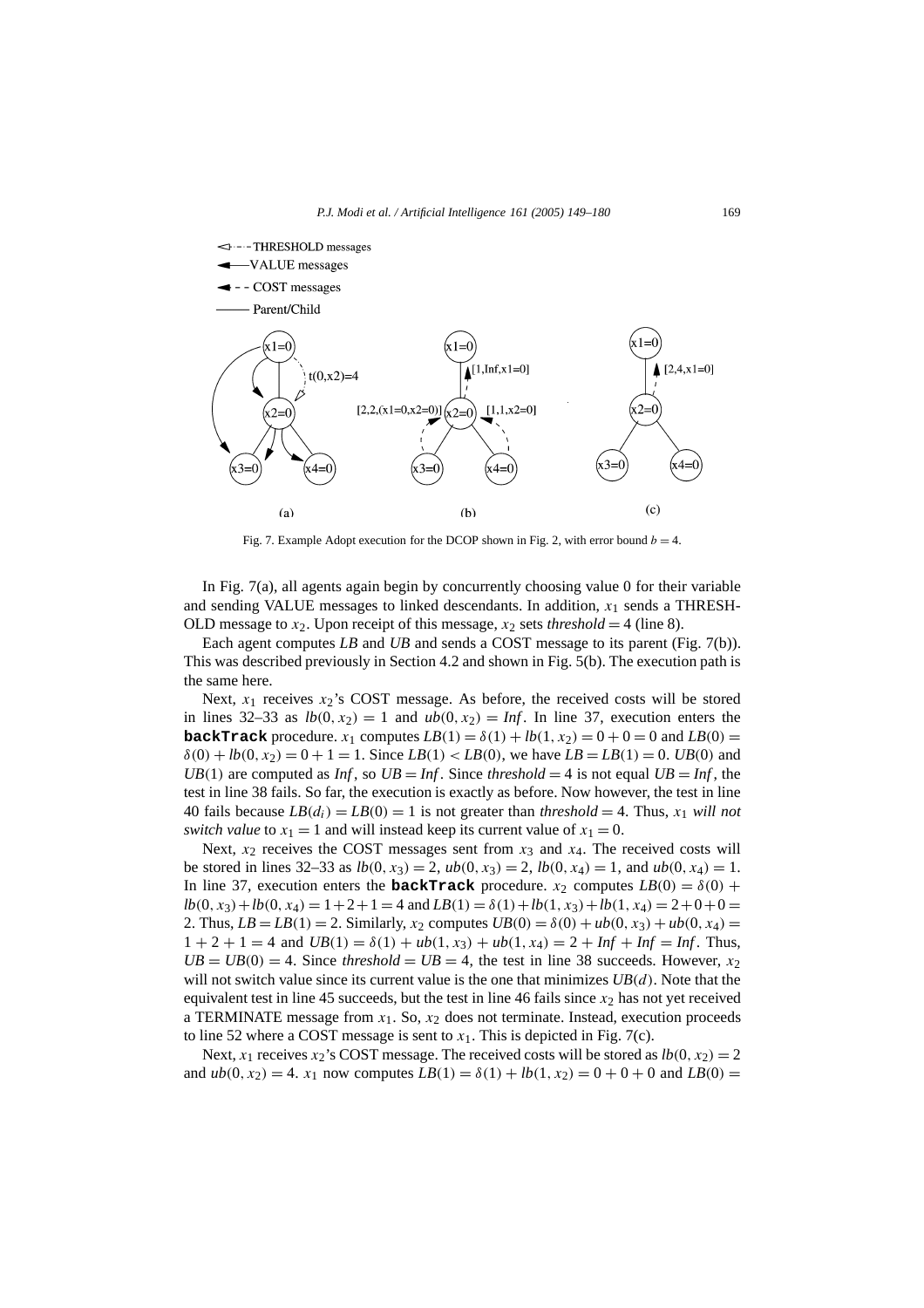$\delta(0) + lb(0, x_2) = 0 + 2 = 2$ . Similarly,  $x_1$  computes  $UB(1) = \delta(1) + ub(1, x_2) = 0 + Inf$ *Inf* and  $UB(0) = \delta(0) + ub(0, x_2) = 0 + 4 = 4$ . Thus,  $UB = UB(0) = 4$ . So, now we have the test *threshold* = *UB* in line 45 evaluate to true, since *threshold* =  $UB = 4$ . Since  $x_1$  is the root, the test in line 47 succeeds and  $x_1$  will terminate with value  $x_1 = 0$ . It will send a TERMINATE message to  $x_2$  and the other agents will terminate in a similar manner.

In this way, we see the agents have ultimately settled on a configuration with all values equal to 0, with a total cost of 4. Since the optimal solution has cost 0, the obtained solution is indeed within the given error bound of  $b = 4$ . The solution was found faster because less of the solution space was explored. In particular, note that  $x_1$  never had to explore solutions with  $x_1 = 1$ .

Theorems 1 and 2 still hold with the bounded-error modification to the ThresholdInvariant. Also, agents still terminate when *threshold* value is equal *UB*. The root's final *threshold* value is the cost of a global solution within the given error bound. Using this error bound, Adopt is able to find a solution faster than if searching for the optimal solution, thereby providing a method to trade-off computation time for solution quality. This trade-off is principled because a theoretical quality guarantee on the obtained solution is still available.

## **7. Evaluation**

As in previous experimental set-ups [14], we experiment on distributed graph coloring with 3 colors. One node is assigned to one agent who is responsible for choosing its color. Cost of solution is measured by the total number of violated constraints. We will experiment with graphs of varying *link density*—a graph with link density *d* has *dn* links, where *n* is the number of nodes in the graph. For statistical significance, each datapoint representing number of cycles is the average over 25 random problem instances. The randomly generated instances were not explicitly made to be over-constrained, but note that link density 3 is beyond phase transition, so randomly generated graphs with this link density are almost always over-constrained. The tree-structured DFS priority ordering for Adopt was formed in a preprocessing step. To compare Adopt's performance with algorithms that require a chain (linear) priority ordering, a depth-first traversal of Adopt's DFS tree was used.

We measure "time to solution" in terms of synchronous cycles. One *cycle* is defined as all agents receiving all incoming messages and sending all outgoing messages simultaneously. This metric has been used previously to evaluate asynchronous algorithms [14]. This metric is appealing because it is not sensitive to differing computation speeds at different agents or fluctuations in message delivery time. Indeed, these factors are often unpredictable and we would like to control for them when performing systematic experiments. Although the cycles metric does not measure run-time directly, it is a good approximation when message delivery time dominates local processing time and the communication infrastructure is able to transmit multiple messages in parallel [23]. However, we note that more sophisticated metrics for measuring comparing the performance of asynchronous algorithms are needed.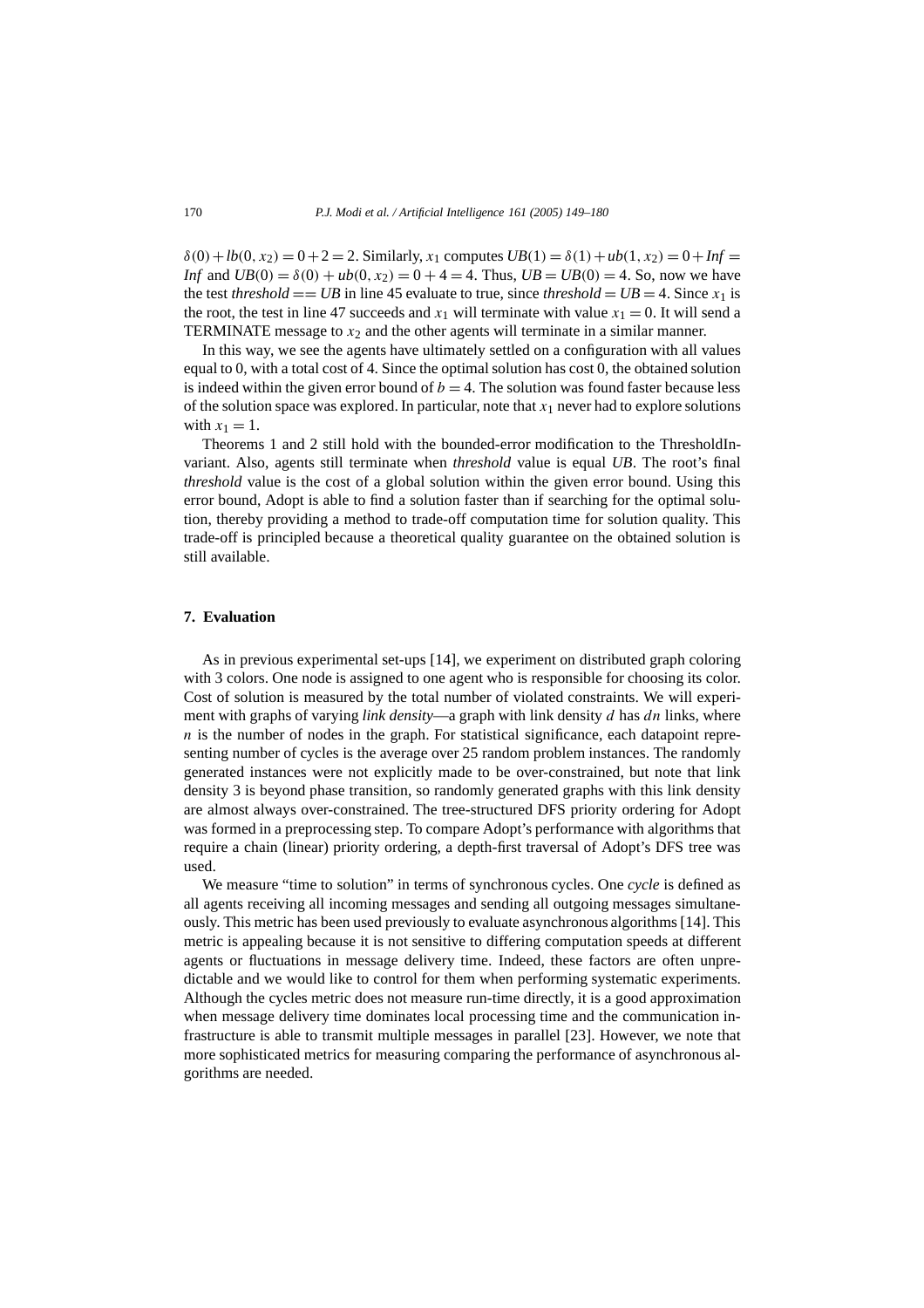# *7.1. Efficiency*

We present the empirical results from experiments using three different algorithms for DCOP—Synchronous Branch and Bound (SynchBB), Synchronous Iterative Deepening (SynchID) and Adopt. We illustrate that Adopt outperforms SynchBB [13], a distributed version of branch and bound search and the only known algorithm for DCOP that provides optimality guarantees. In addition, by comparing with SynchID we show that the speedup comes from two sources: (a) Adopt's novel search strategy, which uses lower bounds instead of upper bounds to do backtracking, and (b) the asynchrony of the algorithm, which enables concurrency.

SynchID is an algorithm we have constructed in order to isolate the causes of speedups obtained by Adopt. SynchID simulates iterative deepening search [16] in a distributed environment by requiring agents to execute sequentially and synchronously. SynchID's search strategy is similar to Adopt in that both algorithms use the lower bounds to do backtracking. The central difference is that SynchID is sequential while Adopt is concurrent. In SynchID, the agents are ordered into a linear chain. (A depth-first traversal of Adopt's DFS tree was used in our experiments.) Briefly, SynchID operates as follows: the highest priority agent chooses a value for its variable first and initializes a global lower bound to zero. The next agent in the chain attempts to extend this solution so that the cost remains under the lower bound. If an agent finds that it cannot extend the solution so that the cost is less than the lower bound, a backtrack message is sent back up to the parent. Once the highest priority agent receives a backtrack message, it increases the global lower bound and the process repeats.

Fig. 8 shows how SynchBB, SynchID and Adopt scale up with increasing number of agents on graph coloring problems. The results in Fig. 8 (left) show that Adopt significantly outperforms both SynchBB and SynchID on graph coloring problems of link density 2. The speed-up of Adopt over SynchBB is 100-fold at 14 agents. The speed-up of Adopt over SynchID is 7-fold at 25 agents and 8-fold at 40 agents. The speedups due to search strategy are significant for this problem class, as exhibited by the difference in scale-up between SynchBB and SynchID. In addition, the figure also show the speedup due exclusively to the asynchrony of the Adopt algorithm. This is exhibited by the difference between SynchID and Adopt, which employ a similar search strategy, but differ in amount of asynchrony. In SynchID, only one agent executes at a time so it has no asynchrony, whereas Adopt exploits



Fig. 8. Average number of cycles required to find the optimal solution (MaxCSP).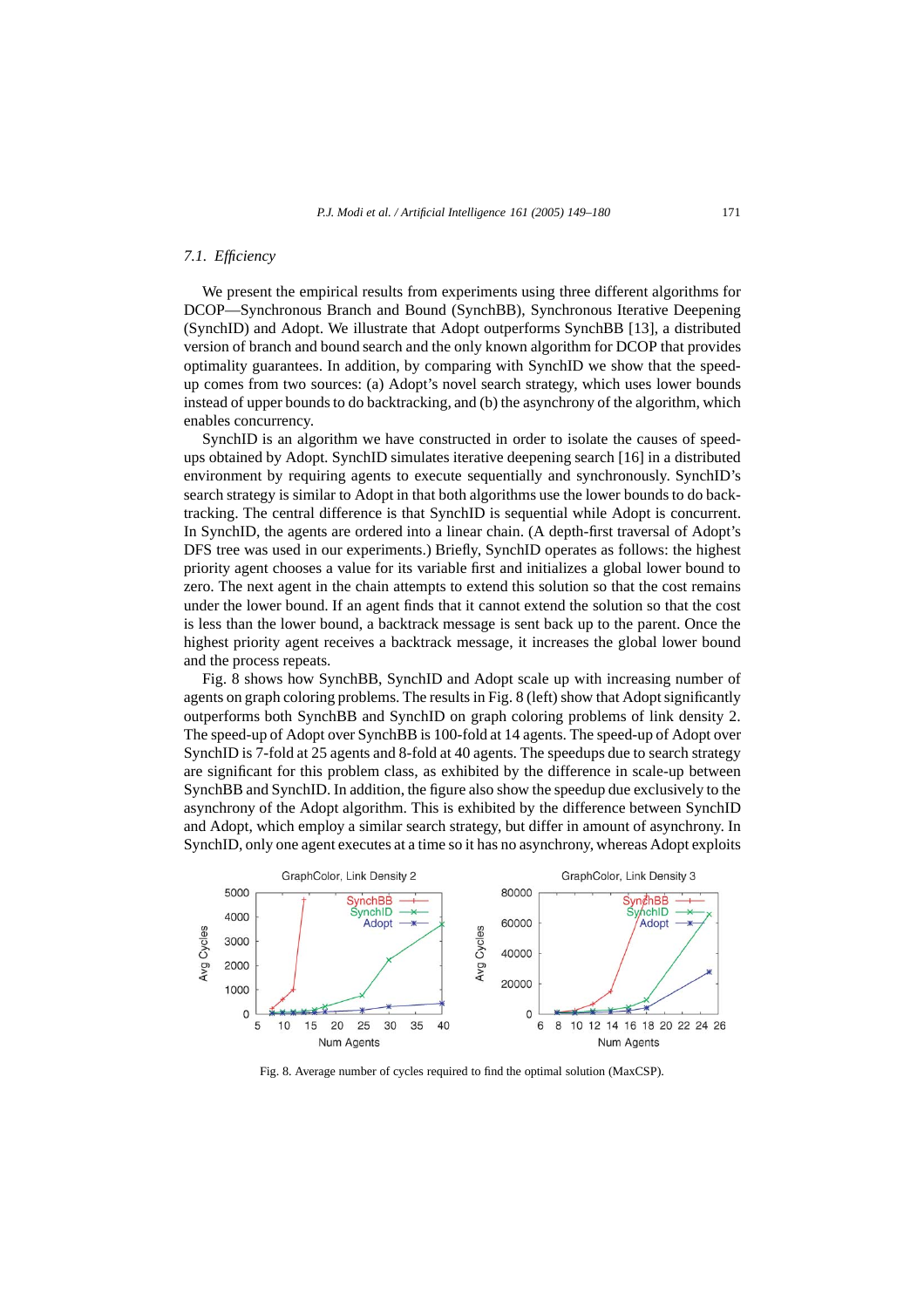

Fig. 9. Average number of cycles required to find the optimal solution (Weighted CSP).



Fig. 10. Average number of messages per cycle required to find the optimal solution.

asynchrony when possible by allowing agents to choose variable values in parallel. In summary, we conclude that Adopt is significantly more effective than SynchBB on sparse constraint graphs and the speed-up is due to both its search strategy and its exploitation of asynchronous processing. Adopt is able to find optimal solutions very efficiently for large problems of 40 agents.

Fig. 8 (right) shows the same experiment as above, but for denser graphs, with link density 3. We see that Adopt still outperforms SynchBB—around 10-fold at 14 agents and at least 18-fold at 18 agents (experiments were terminated after 100000 cycles). The speed-up between Adopt and SynchID, i.e., the speed-up due to concurrency, is 2.06 at 16 agents, 2.22 at 18 agents and 2.37 at 25 agents. Finally, Fig. 9 shows results from a weighted version of graph coloring where each constraint is randomly assigned a weight between 1 and 10. Cost of solution is measured as the sum of the weights of the violated constraints. We see similar results on the more general problem with weighted constraints.

Fig. 10 shows the average total number of messages sent by all the agents per cycle of execution. As the number of agents is increased, the number of messages sent per cycle increases only linearly. This is because, in Adopt, agent communicates with only neigh-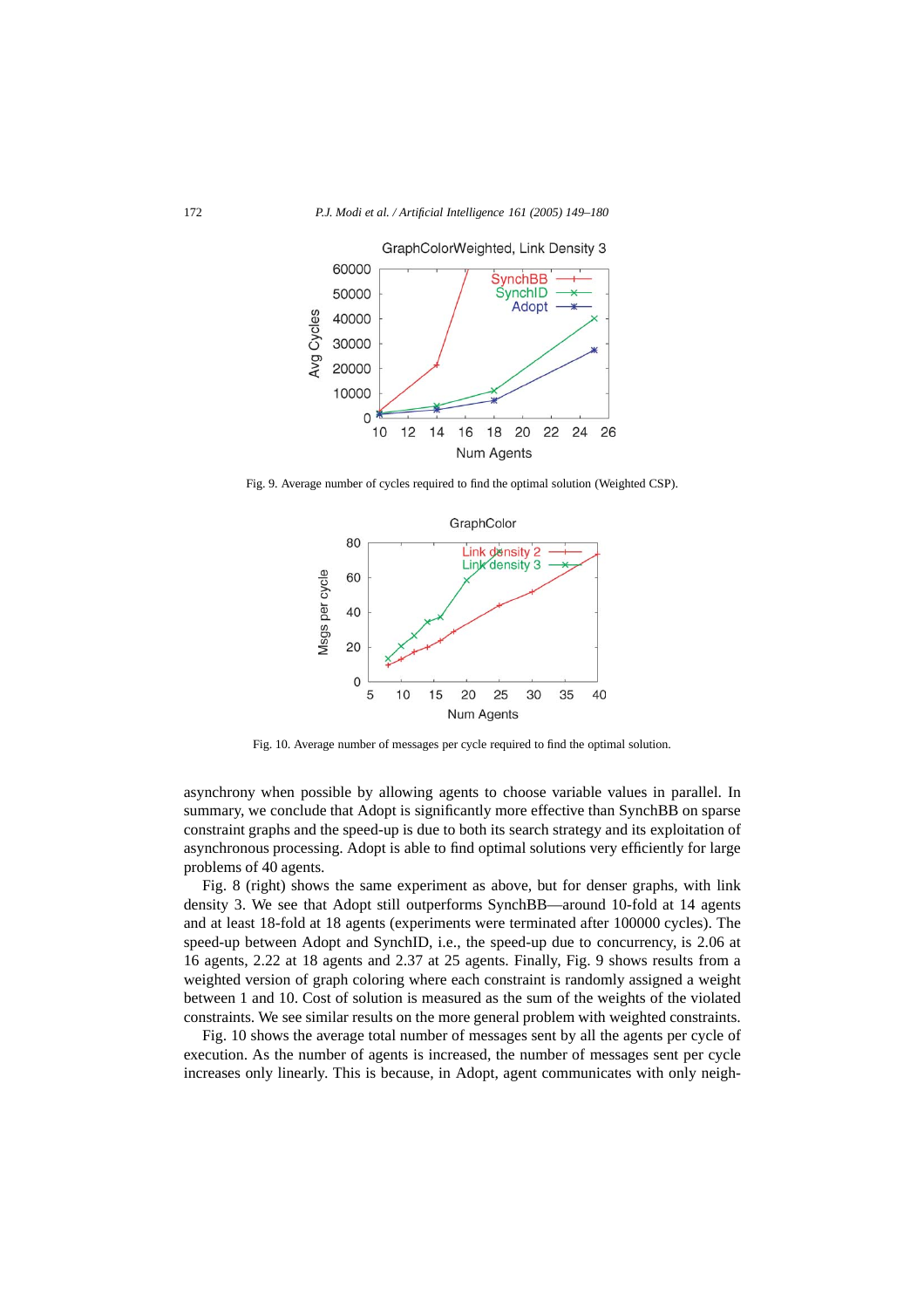

Fig. 11. Average number of cycles required to find a solution (left) and the average number of messages exchanged per agent (right) for given error bound *b*.



Fig. 12. For each error bound *b*, the percentage of problem instances where the obtained cost was at the given distance from optimal.

boring agents and not with all other agents. This is in contrast to a broadcast mechanism where we would expect an exponential increase in the number of messages.

# *7.2. Approximating solutions*

We evaluate the effect on time to solution (as measured by cycles) and the total number of messages exchanged, as a function of error bound *b* in Fig. 11. Error bound  $b = 0$ indicates a search for the optimal solution. Fig. 11 (left) shows that increasing the error bound significantly decreases the number of cycles to solution. At 18 agents, Adopt finds a solution that is guaranteed to be within a distance of 5 from the optimal in under 200 cycles, a 30-fold decrease from the number of cycles required to find the optimal solution. Similarly, figure 11 (right) shows that the total number of messages exchanged per agent decreases significantly as *b* is increased.

We evaluate the effect on cost of obtained solution as a function of error bound *b*. Fig. 12 shows the cost of the obtained solution for the same problems in Fig. 11. (Data for problems instances of 18 agents is shown, but the results for the other problem instances are similar.) The *x*-axis shows the "distance from optimal" (cost of obtained solution minus cost of optimal solution for a particular problem instance) and the *y*-axis shows the percentage of 25 random problem instances where the cost of the obtained solution was at the given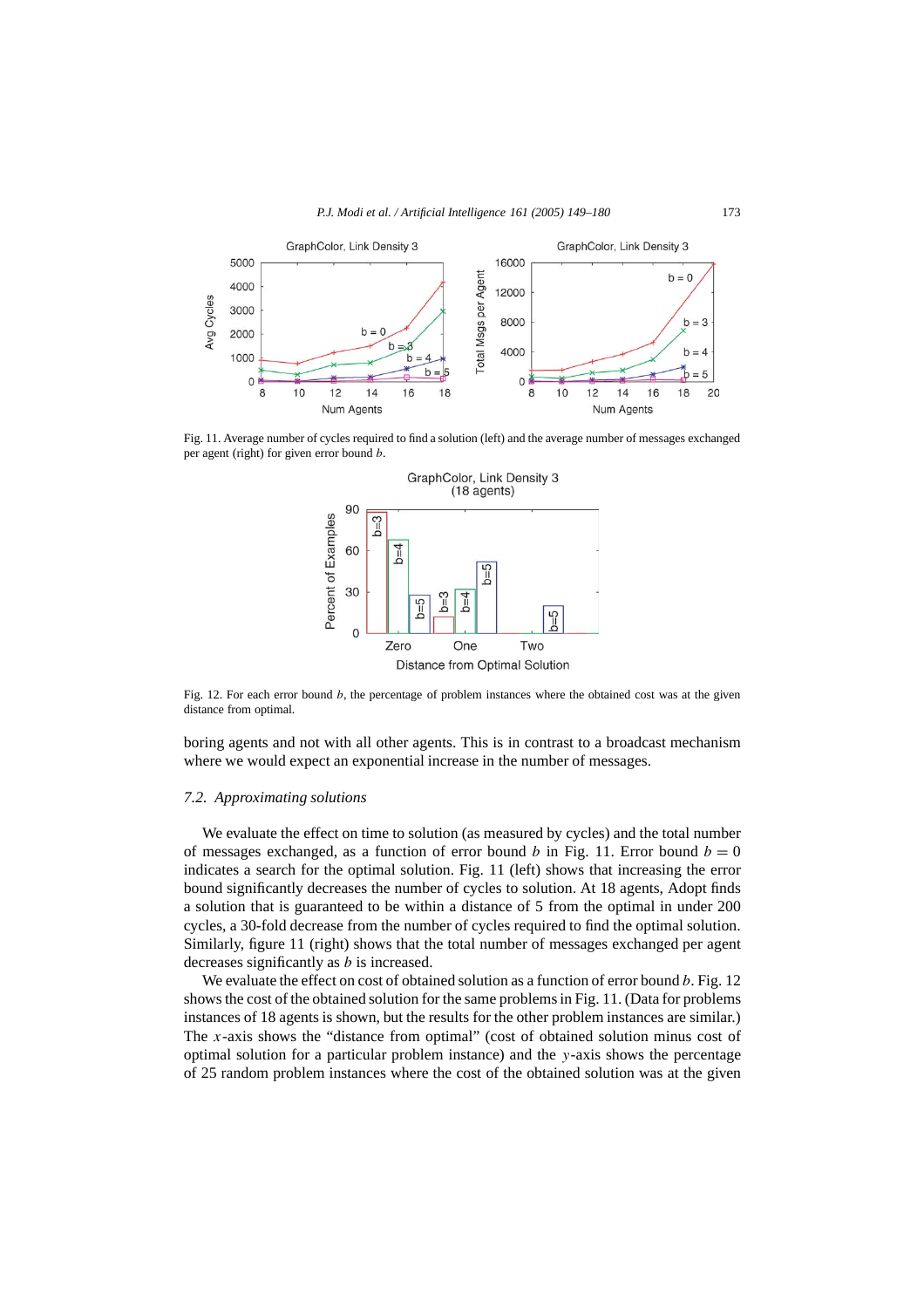distance from optimal. For example, the two bars labeled " $b = 3$ " show that when *b* is set to 3, Adopt finds the optimal solution for 90 percent of the examples and a solution whose cost is at a distance of 1 from the optimal for the remaining 10 percent of the examples. The graph shows that in no cases is the cost of the obtained solution beyond the allowed bound, validating our theoretical results. The graph also shows that the cost of the obtained solutions are often much better than the given bound, in some cases even optimal.

The above results support our claim that varying *b* is an effective method for doing principled trade-offs between time-to-solution and quality of obtained solution. These results are significant because, in contrast to incomplete search methods, Adopt provides the ability to find solutions faster when time is limited but without giving up theoretical guarantees on solution quality.

# **8. Related work**

This section discusses related work in distributed constraint reasoning for multiagent domains. Section 8.1 provides a discussion of work on distributed constraint satisfaction relevant to DCOP, while Section 8.2 provides an overview of various existing approaches to DCOP.

# *8.1. Distributed constraint satisfaction*

Yokoo, Hirayama and others have studied the DisCSP problem in depth and a family of sound and complete algorithms for solving these types of problems in a decentralized manner exist [30]. This has been an important advance and provides key insights that influence the work presented here. However, existing distributed search methods for DisCSP do not generalize easily to DCOP.

Armstrong and Durfee [1] investigate the effect of agent priority orderings on efficiency in DisCSP. They show that variable ordering heuristics from CSP can be reused as priority orderings in DisCSP and that dynamic reordering is also a useful technique. These results could potentially be generalized and applied to DCOP. Silaghi, Sam-Haroud and Faltings [27] present an alternative representation of DisCSP in which constraints are assigned to agents while variables are shared between agents. This approach allows the distributed constraint paradigm to be applied in distributed domains where constraints cannot be shared, perhaps for privacy reasons, but variables may be assigned to multiple agents. Representing DCOP in this manner is an interesting direction of future work.

### *8.2. Distributed constraint optimization*

Table 1 outlines the state of the art in existing approaches to DCOP. Methods are parameterized by communication model (asynchronous or synchronous), completeness (guaranteed optimal solutions for DCOP), and "distributedness". We assume that a method is not distributed if all agents are required to communicate directly with a single agent irrespective of the underlying constraint network. The individual approaches are discussed further below.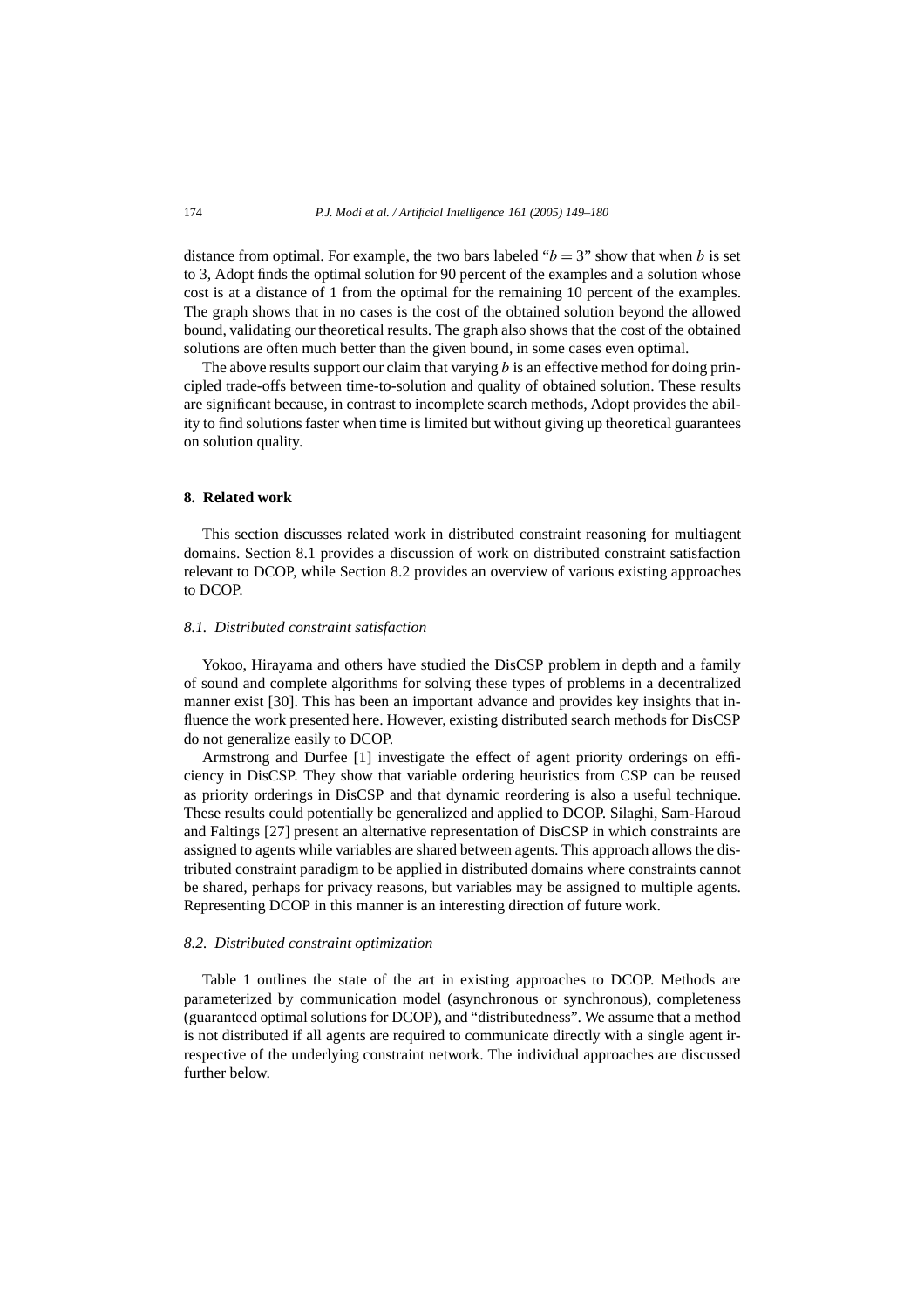| Method                                 | Asynch? | Optimal? | Dist? |
|----------------------------------------|---------|----------|-------|
| Satisfaction-based search [14,18]      |         |          |       |
| Local search $[9,13]$                  |         |          |       |
| Synchronous search [13]                | N       |          |       |
| Greedy repair [17]                     | N       |          | N     |
| Asynchronous best-first search (Adopt) |         |          |       |

Table 1 Characteristics of distributed constraint optimization methods

*Satisfaction-based methods.* This method leverages existing DisCSP search algorithms to solve special classes of DCOP, e.g., over-constrained DisCSP. In over-constrained DisCSP, the goal is to optimize a global objective function by relaxing constraints since no completely satisfactory solution may be possible. The approach typically relies on converting the DCOP into a sequence of satisfaction problems in order to allow the use of a DisCSP algorithm. This can be done by iteratively removing constraints from the problem until a satisfactory solution is found. However, a drawback of this approach is that agents need to repeatedly synchronize to remove constraints (although the satisfaction-based search component may be asynchronous). Hirayama and Yokoo [14] show that this approach can find optimal solutions for a limited subclass of optimization problems, namely over-constrained DisCSP in which solutions can be structured into hierarchical classes. Liu and Sycara [18] present another similar iterative relaxation method, Anchor&Ascend, for heuristic search in a job-shop scheduling problem. As discussed in Section 1, these satisfaction-based methods fail to generalize to DCOP defined in this paper since agents are not able to asynchronously determine which constraints should be relaxed to obtain the optimal solution.

*Local search methods.* In this approach, agents are oblivious to non-local costs and simply attempt to minimize costs with respect to neighboring agents. Methods such as random value change or dynamic priority ordering may be used for escaping local minima. In this method, no guarantees on solution quality are available even if given unlimited execution time. Furthermore, agents cannot know the quality of the solution they have obtained. Examples of this approach include the Iterative Distributed Breakout (IDB) algorithm [13]. This algorithm utilizes the Satisfaction-Based approach described above, and so is limited in the type of DCOP it can address. In particular, IDB is applicable to a particular class of DCOP in which agents wish to minimize the maximum cost incurred at any agent. This type of criterion function has the special property that some agent can always locally determine the global cost of the current solution without knowledge of the cost incurred at other agents. For this class of DCOP, IDB is empirically shown to find good solutions quickly but cannot guarantee optimality.

Fitzpatrick and Meertens [9] present a simple distributed stochastic algorithm for minimizing the number of conflicts in an over-constrained graph coloring problem. Agents change variable value with some fixed probability in order to avoid concurrent moves. No method for escaping local minimum is used. The algorithm is shown empirically to quickly reduce the number of conflicts in large sparse graphs, even in the face of noisy/lossy communication. It is unknown how this approach would work in general since no quality guarantees are available.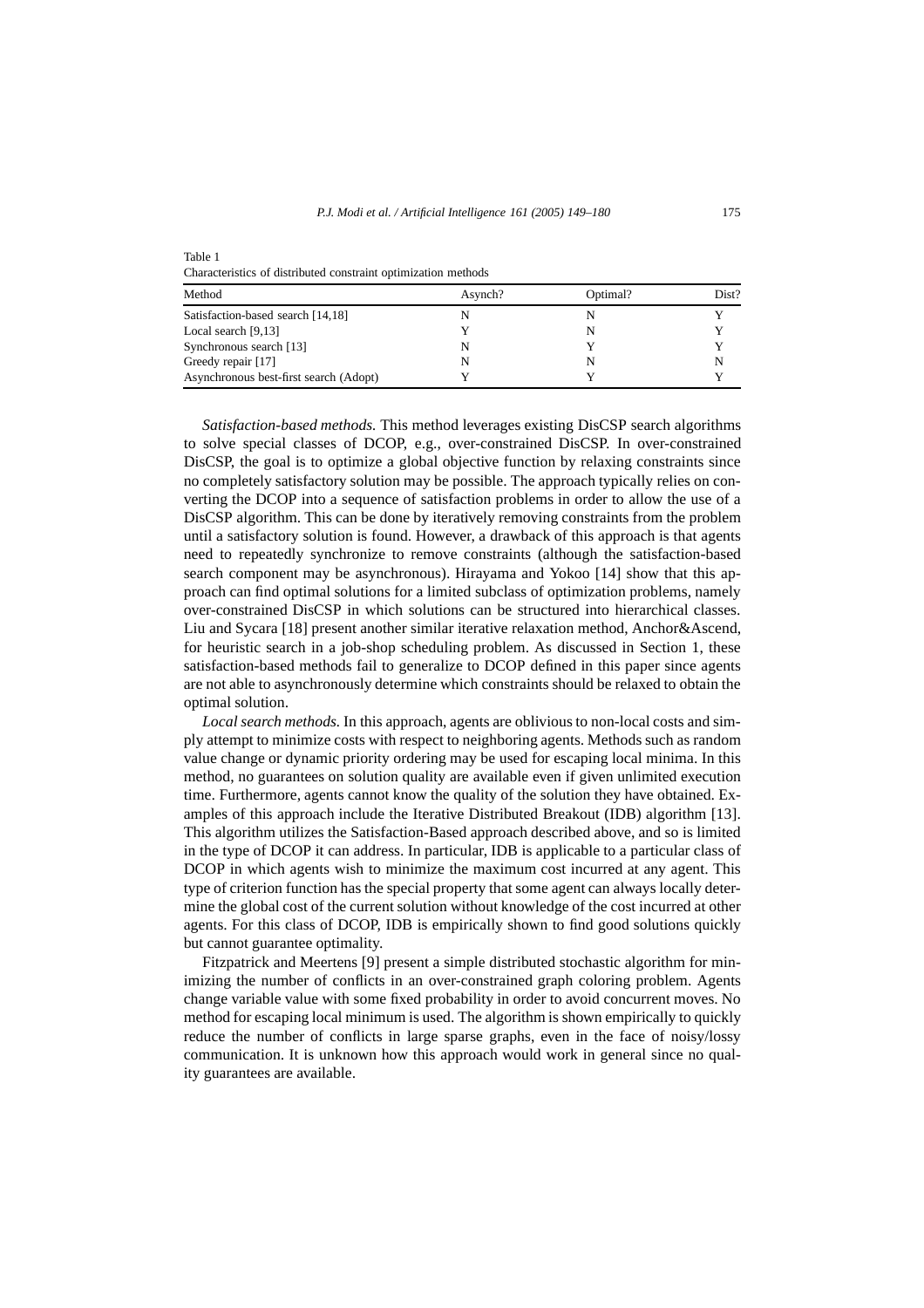*Synchronous search.* This approach can be characterized as simulating a centralized search method in a distributed environment by imposing synchronous, sequential execution on the agents. It is seemingly straightforward to simulate centralized search algorithms in this manner. Examples include SynchBB (Synchronous Branch and Bound) [13] and the SynchID (Synchronous Iterative Deepening) algorithm described in Section 7 of this paper. While this approach yields an optimal distributed algorithm, the imposition of synchronous, sequential execution can be a significant drawback.

*Greedy repair.* Lemaitre and Verfaille [17] describe an incomplete method for solving general constraint optimization problems. They address the problem of distributed variables by requiring a leader agent to collect global cost information. Agents then perform a greedy repair search where only one agent is allowed to change variable value at a time. Since all agents must communicate with a single leader agent, the approach may not apply in situations where agents may only communicate with neighboring agents.

# *8.3. Other work in DCOP*

R. Dechter, A. Dechter, and Pearl [8] present a theoretical analysis of the constraint optimization problem establishing complexity results in terms of the structure of the constraint graph and global optimization function. In addition, they outline an approach for distributed search for the optimal solution based on dynamic programming, but no algorithm or implementation is presented. While their approach has certain similarities to the methods presented here, they do not deal with asynchronous changes to global state or timeliness of solution.

Parunak et al. [24] describe the application of distributed constraint optimization to the design of systems that require interdependent sub-components to be assembled in a manufacturing domain. The domain illustrates the unique difficulties of interdependencies between sub-problems in distributed problem solving and illustrates the applicability of the distributed constraint representation. Frei and Faltings [10] focus on modelling bandwidth resource allocation as a CSP. Although they do not deal with distributed systems, they show how the use of abstraction techniques in the constraint modelling of real problems results in tractable formulations.

# **9. Conclusion**

Distributed constraint optimization is an important problem in domains where problem solutions are characterized by degrees of quality or cost and agents must find optimal solutions in a distributed manner. We have presented the Adopt algorithm that is guaranteed to converge to the optimal solution while using only localized, asynchronous communication and only polynomial space at each agent. The three key ideas in Adopt are (a) to perform distributed backtrack search using a novel search strategy where agents are able to locally explore partial solutions asynchronously, (b) backtrack thresholds for more efficient search and (c) built-in termination detection. These three ideas in Adopt naturally lead to a bounded-error approximation technique for performing trade-offs between solution quality and time-to-solution. We showed that a certain class of optimization problems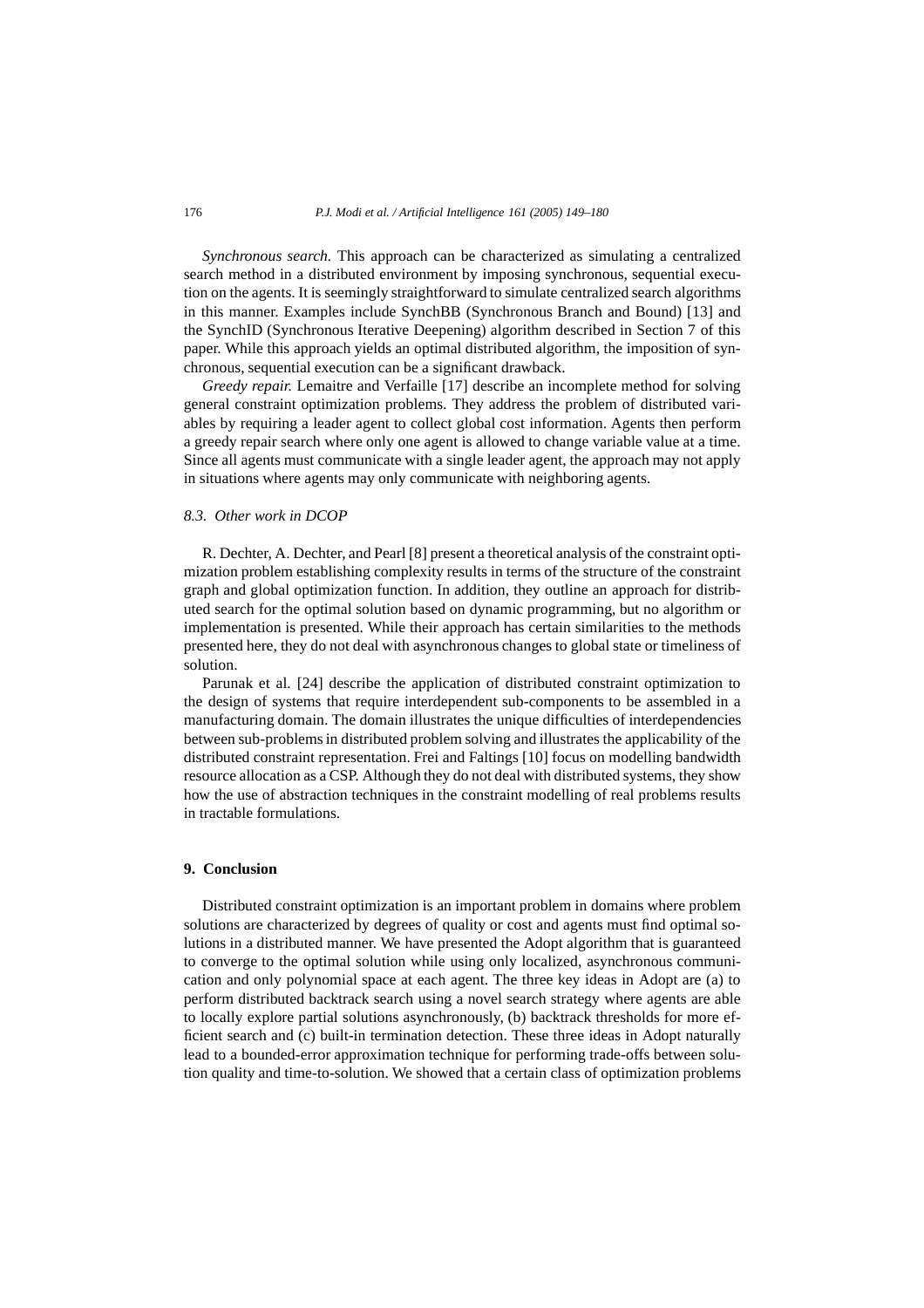can be solved efficiently and optimally by Adopt and that it obtains significant orders of magnitude speedups over distributed branch and bound search.

# **10. Algorithmic variations for future work**

Adopt is one example within a space of algorithms that may be designed that exploits our key idea of using lower bounds to perform distributed optimization. In this section, we discuss some possible algorithmic modifications to Adopt. Algorithm modifications for unreliable communication are discussed in [22]. In addition, we are aware that the ordering of variables has a dramatic effect on the efficiency of the DCOP algorithm. In future work, we will develop distributed methods for discovering efficient DFS variable orderings.

*Memory usage.* We consider how Adopt can be modified to obtain efficiency gains at the expense of the polynomial-space bound at each agent. In Adopt, each agent maintains a single *CurrentContext* as a partial solution and all stored costs are conditioned on the variable values specified in that context. When context changes occur, agents delete all stored costs. This is necessary to maintain the polynomial-space bound. However, in some cases worst-case exponential-space requirements are tolerable either because sufficient memory is available or the worst-case is sufficiently unlikely to occur. In such cases, we may allow agents to store more than one partial solution at a time. Agents should not delete all stored costs when context changes and instead agents should maintain multiple contexts and their associated costs. In this way, if a previously explored context should become current again due to variable value changes at higher agents, then the stored costs will be readily available instead of having to be recomputed. Preliminary experiments (not reported here) have shown this technique can dramatically decrease solution time.

*Reducing communication.* We consider how Adopt can be modified to reduce the number of messages communicated. In Adopt, an agent always sends VALUE and COST messages every time it receives a message from another agent, regardless of whether its variable value or costs have changed. As a consequence, an agent often sends a message that is identical to a message that it sent immediately prior. Although this is seemingly wasteful, it is a sufficient mechanism to ensure liveness. However, if other mechanisms are employed to ensure liveness, then it may be possible to reduce the number of messages dramatically. An alternative mechanism for ensuring liveness is through the use of timeouts, as discussed in [22].

*Sending COST messages to non-parent ancestors.* We consider how Adopt can be modified to allow COST messages to be sent to multiple ancestors instead of only to the parent. To see how such reporting may decrease solution time, consider the following scenario. Suppose  $x_r$  is the root agent and it has a constraint with neighbor  $x_i$  who is very low in the tree, i.e., the length of  $p$  is large, where  $p$  is the path from  $x_r$  to  $x_i$  obtained by traversing only parent-child edges in the tree-ordering. If *xr* initially chooses a bad variable value that causes a large cost on the constraint shared with  $x_i$ , we would like  $x_r$  to be informed of this cost as soon as possible so that it may explore other value choices. In Adopt,  $x_i$  will send a COST message only to its immediate parent and not to  $x_r$ . The parent will then pass the cost up to its parent and so on up the tree. This method of passing costs up the tree is sufficient to ensure completeness, however, the drawback in this case is that since the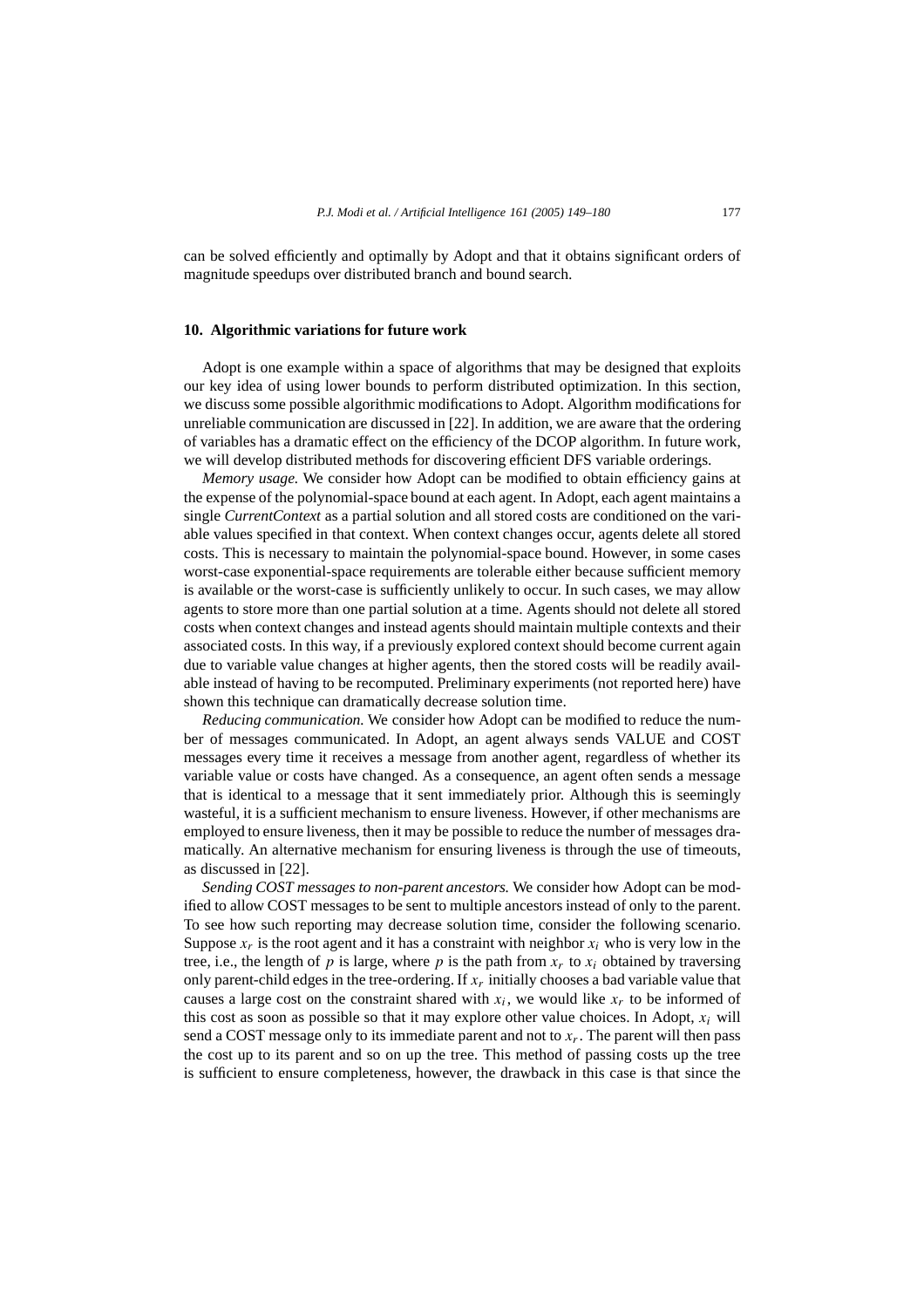

Fig. 13. A ternary constraint.

length of  $p$  is large, it will take a long time for the information to reach  $x_r$ . Thus, it may take a long time before  $x_r$  will abandon its bad choice.

To resolve this problem, we may allow an agent to report cost directly to all its neighbors higher in the tree. The key difficulty with this is that double-counting of costs may occur. Such double-counting will violate our completeness guarantee. However, we can resolve this difficulty by attaching a list of agent names to every COST message (in addition to the information already in the COST messages). This list of names corresponds to those agents whose local costs were used to compute the cost information in the COST message. A receiving agent can use this list to determine when two COST messages contain overlapping costs.

*Extension to n-ary constraints.* Adopt can be easily extended to operate on DCOP where constraints are defined over more than two variables. Suppose we are given a DCOP that contains a ternary constraint  $f_{ijk}: D_i \times D_j \times D_k \to N$  defined over 3 variables  $x_i, x_j$ ,  $x_k$ , as shown in Fig. 13. The tree ordering procedure must ensure that  $x_i$ ,  $x_i$  and  $x_k$  lie on a single path from root to leaf (they may not be in different subtrees since all three are considered neighbors). Suppose  $x_i$  and  $x_j$  are ancestors of  $x_k$ . With binary constraints, the ancestor would send a VALUE message to the descendant. With our ternary constraint, both  $x_i$  and  $x_j$  will send VALUE messages to  $x_k$ .  $x_k$  then evaluates the ternary constraint and sends COST messages back up the tree as normal. The way in which the COST message is received and processed by an ancestor is unchanged. Thus, we deal with an *n*-ary constraint by assigning responsibility for its evaluation to the lowest agent involved in the constraint. The only difference between evaluation of an *n*-ary constraint and a binary one is that the lowest agent must wait to receive all ancestors' VALUE messages before evaluating the constraint. For this reason operating on problems with *n*-ary constraints may decrease concurrency and efficiency of the Adopt algorithm. However this seems unavoidable due to the inherent complexity of *n*-ary constraints.

# **Acknowledgements**

This research is sponsored by DARPA/ITO under contract number F30602-99-2-0507. We thank Paul Scerri for his contributions to the application of Adopt in the distributed sensor network domain. We also thank Yan Jin, Victor Lesser, Paul Rosenbloom, for their helpful comments as members of the first author's PhD thesis committee. Finally, we are grateful to the reviewers of this article for their kind suggestions.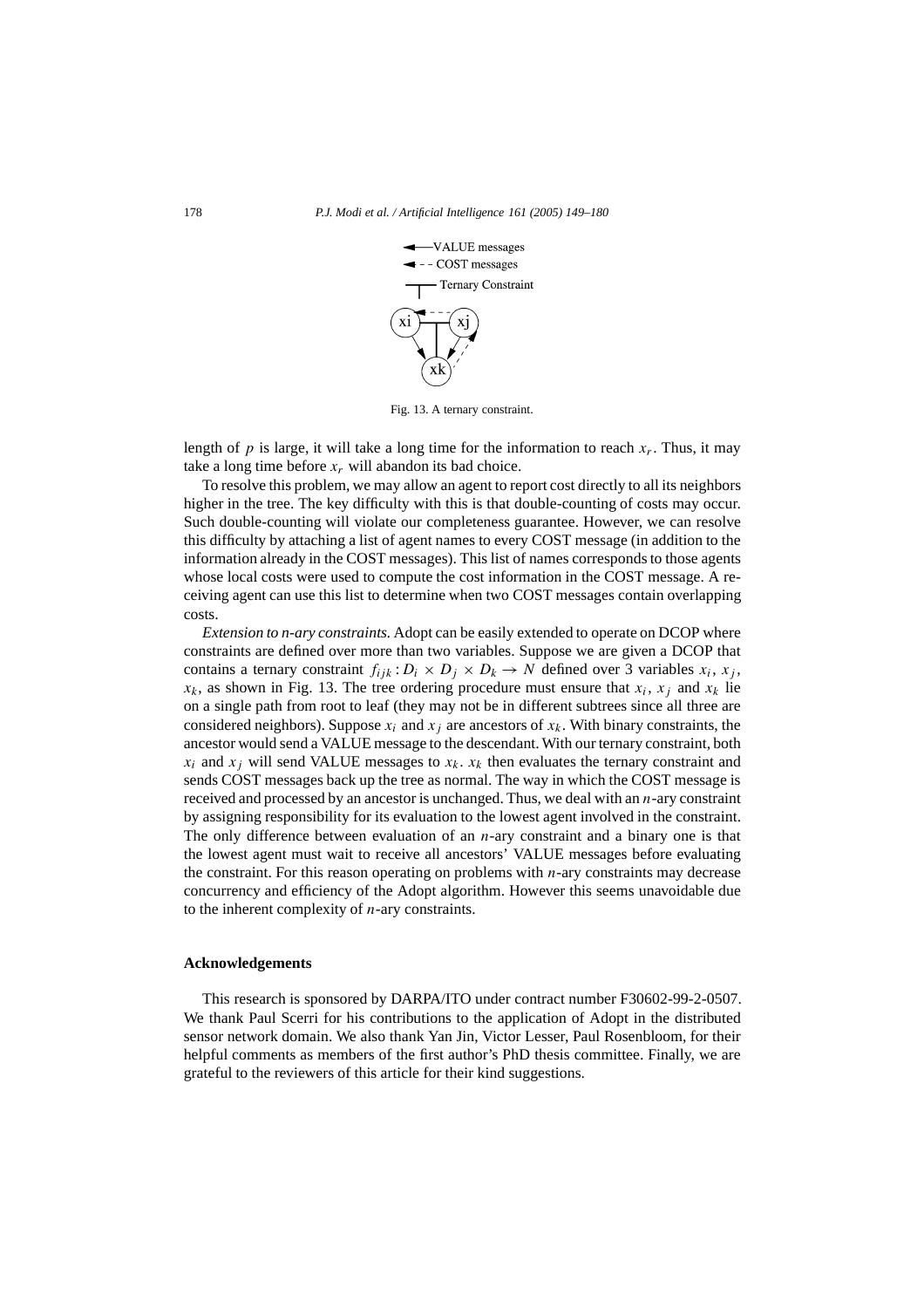# **References**

- [1] A. Armstrong, E. Durfee, Dynamic prioritization of complex agents in distributed constraint satisfaction problems, in: Proceedings of International Joint Conference on Artificial Intelligence, Nagoya, Japan, 1997, pp. 620–625.
- [2] A. Barrett, Autonomy architectures for a constellation of spacecraft, in: International Symposium on Artificial Intelligence Robotics and Automation in Space (ISAIRAS), 1999.
- [3] S. Bistarelli, U. Montanari, F. Rossi, Constraint solving over semirings, in: Proceedings of the 14th International Joint Conference of AI, Montreal, Quebec, 1995, pp. 624–630.
- [4] R. Caulder, J.E. Smith, A.J. Courtemanche, M.F. Mar, A.Z. Ceranowicz, Modsaf behavior simulation and control, in: Proceedings of the Conference on Computer Generated Forces and Behavioral Representation, 1993.
- [5] H. Chalupsky, Y. Gil, C.A. Knoblock, K. Lerman, J. Oh, D.V. Pynadath, T.A. Russ, M. Tambe, Electric elves: Applying agent technology to support human organizations, in: Proceedings of Innovative Applications of Artificial Intelligence Conference, Seattle, WA, 2001, pp. 51–58.
- [6] Z. Collin, R. Dechter, S. Katz, On the feasibility of distributed constraint satisfaction, in: Proceedings of the Twelfth International Joint Conference on Artificial Intelligence (IJCAI-91), Sydney, Australia, 1991, pp. 318–324.
- [7] Z. Collin, S. Dolev, Self-stabilizing depth first search, Inform. Process. Lett. 49 (1994) 297–301.
- [8] R. Dechter, A. Dechter, J. Pearl, Optimization in constraint networks, in: Influence Diagrams, Belief Nets, and Decision Analysis, 1990.
- [9] S. Fitzpatrick, L. Meertens, An experimental assessment of a stochastic, anytime, decentralized, soft colourer for sparse graphs, in: Stochastic Algorithms: Foundations and Applications, Proceedings SAGA, 2001.
- [10] C. Frei, B. Faltings, Resource allocation in networks using abstraction and constraint satisfaction techniques, in: Proceedings of Constraint Programming, Alexandria, VA, 1999, pp. 204–218.
- [11] E.C. Freuder, M.J. Quinn, Taking advantage of stable sets of variables in constraint satisfaction problems, in: Proceedings of the International Joint Conference of AI, Los Angeles, CA, 1985, pp. 1076–1078.
- [12] Y. Hamadi, C. Bessière, J. Quinqueton, Distributed intelligent backtracking, in: Proceedings of European Conference on Artificial Intelligence, Brighton, 1998, pp. 219–223.
- [13] K. Hirayama, M. Yokoo, Distributed partial constraint satisfaction problem, in: G. Smolka (Ed.), Principles and Practice of Constraint Programming, 1997, pp. 222–236.
- [14] K. Hirayama, M. Yokoo, An approach to over-constrained distributed constraint satisfaction problems: Distributed hierarchical constraint satisfaction, in: Proceedings of International Conference on Multiagent Systems, 2000.
- [15] H. Kitano, S. Todokoro, I. Noda, H. Matsubara, in: Proceedings of the IEEE International Conference on Systems, Man, and Cybernetics, 1999.
- [16] R.E. Korf, Depth-first iterative-deepening: an optimal admissible tree search, Artificial Intelligence 27 (1) (1985) 97–109.
- [17] M. Lemaitre, G. Verfaillie, An incomplete method for solving distributed valued constraint satisfaction problems, in: Proceedings of the AAAI Workshop on Constraints and Agents, 1997.
- [18] J. Liu, K. Sycara, Exploiting problem structure for distributed constraint optimization, in: Proceedings of International Conference on Multi-Agent Systems, 1995.
- [19] N. Lynch, Distributed Algorithms, Morgan Kaufmann, San Mateo, CA, 1996.
- [20] P. Meseguer, M.A. Jiménez, Distributed forward checking, in: Proceedings of CP-00 Workshop on Distributed Constraint Satisfaction, 2000.
- [21] P.J. Modi, W. Shen, M. Tambe, M. Yokoo, An asynchronous complete method for distributed constraint optimization, in: Proceedings of Autonomous Agents and Multi-Agent Systems, 2003.
- [22] P.J. Modi, S.M. Ali, W. Shen, M. Tambe, Distributed constraint reasoning under unreliable communication, in: Proceedings of Distributed Constraint Reasoning Workshop at Second International Joint Conference on Autonomous Agents and MultiAgent Systems, 2003.
- [23] P.J. Modi, Distributed constraint optimization for multiagent systems, PhD Thesis, University of Southern California, Marina del Rey, CA, 2003.